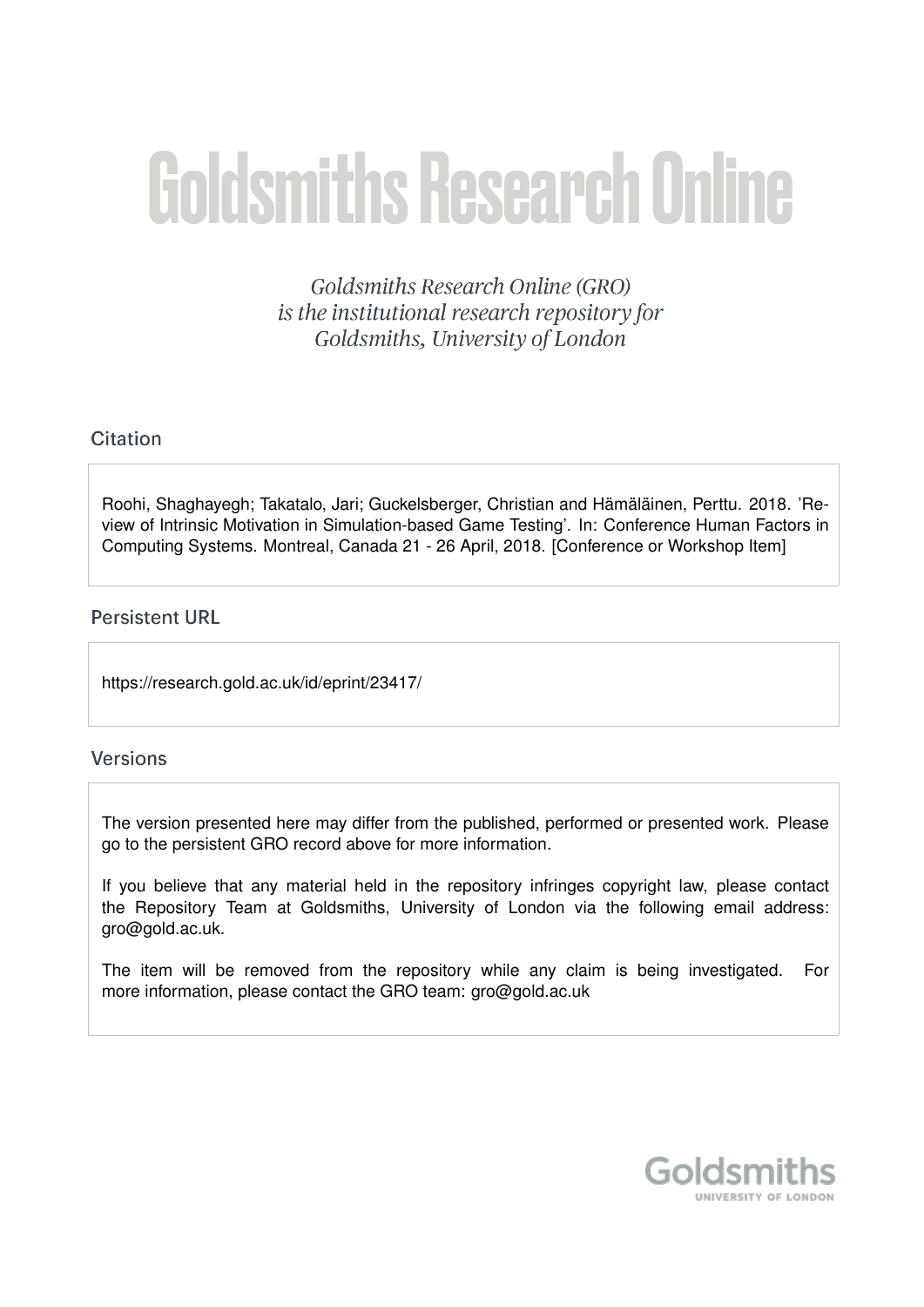# **Review of Intrinsic Motivation in Simulation-based Game Testing**

### $\mathbf S$ haghayegh Roohi $^1$ , Jari Takatalo $^1$ , Christian Guckelsberger $^2$ , and Perttu Hämäläinen $^1$

<sup>1</sup>Aalto University, Finland, Email: {shaghayegh.roohi, jari.takatalo, perttu.hamalainen}@aalto.fi <sup>2</sup>Computational Creativity Group, Goldsmiths, University of London, London, UK, Email: c.guckelsberger@gold.ac.uk

This paper presents a review of intrinsic motivation in player modeling, with a focus on simulation-based game testing. Modern AI agents can learn to win many games; from a game testing perspective, a remaining research problem is how to model the aspects of human player behavior not explained by purely rational and goal-driven decision making. A major piece of this puzzle is constituted by intrinsic motivations, i.e., psychological needs that drive behavior without extrinsic reinforcement such as game score. We first review the common intrinsic motivations discussed in player psychology research and artificial intelligence, and then proceed to systematically review how the various motivations have been implemented in simulated player agents. Our work reveals that although motivations such as competence and curiosity have been studied in AI, work on utilizing them in simulation-based game testing is sparse, and other motivations such as social relatedness, immersion, and domination appear particularly underexplored.

#### **ACM Classification Keywords**

H.5.m. Information Interfaces and Presentation (e.g. HCI): Miscellaneous

#### **Author Keywords**

Player Modeling; Game Testing; Intrinsic Motivation; Artificial Intelligence; Emotion;

#### **INTRODUCTION**

Game design is typically an iterative process of implementing a prototype or game feature, testing it with players, and improving the design based on test feedback. The testing and improvement iteration is necessitated by the difficulty of predicting game and player behavior and the player experience arising from play. The emerging field of simulation-based game testing holds the promise of providing faster and more cost-effective feedback to game designers by replacing human players with simulated agents. Ultimately, if provided with fully human-like simulated players, one could automatically optimize designs by allowing an algorithm to carry out parts of the design and testing iteration *in silico*.

Following the recent advances in deep reinforcement learning (e.g., [\[57,](#page-11-0) [84\]](#page-12-0)), AI players can already learn to win many games, and different degrees of skill can also be simulated [\[97,](#page-12-1) [46\]](#page-10-0); a remaining research problem is to model the aspects of human player behavior not explained by purely rational maximization of in-game rewards, i.e., cognitive biases, emotions, and intrinsic motivations. The latter refer to psychological needs that elicit motivation even in the absence of extrinsic motivation and rewards such as game score, and constitute a major piece of the puzzle.

In this paper, we provide the first systematic review of intrinsic motivations in player modeling and simulation-based game testing, in an attempt to better bridge the growing, but so far largely disjoint fields of player psychology and game AI. We hope our work provides new ideas, goals and insights for AI researchers, and points psychologists and human-computer interaction researchers to new technological tools and computational models. Our work reveals that although motivations such as competence and curiosity have been studied in AI, work on simulation-based game testing is sparse, and other motivations such as social relatedness and immersion appear particularly underexplored despite the ample psychological literature on them.

In the following, we first explain the review methodology. To provide a clear structure for the rest of the paper, we have summarized the results in Table [2](#page-13-0) at the end of the paper. We have divided the paper into three major sections, each corresponding to a column of the table. We first overview the major intrinsic motivations and psychological needs discussed in literature on motivation and games (Table [2](#page-13-0) left). Subsequently, the motivations are used as lenses for analyzing AI research. We briefly review how the motivations have been implemented and utilized in artificial agents (Table [2](#page-13-0) middle), and then systematically review the more specific domain of player modeling and simulated game-playing agents (Table [2](#page-13-0) right). Each of the three sections ends with a brief summary, with overall summary and conclusions provided at the end of the paper.

#### **METHODOLOGY**

Since we aimed to both review the state of the art and identify underresearched areas in player modeling and simulationbased game testing, we adopted a process of 1) reviewing common intrinsic motivations discussed in player psychology and AI research, and 2) conducting literature searches specific to player modeling and simulation-based game testing, using both the generic term "intrinsic motivation" and specific motivation keywords identified in stage 1. Naturally, we also checked the related work cited by the found papers. We used Google Scholar as the primary search engine, as it indexes multiple databases including both games, human-computer interaction, and AI publications. Table [1](#page-2-0) details the literature searches conducted in stage 2, and Table [2](#page-13-0) summarizes the results.

In stage 1, literature searches such as "intrinsic motivation" AND "computer game", or "intrinsic motivation" AND "artificial intelligence" returned thousands of papers, which we did not have the resources to go through systematically. Thus,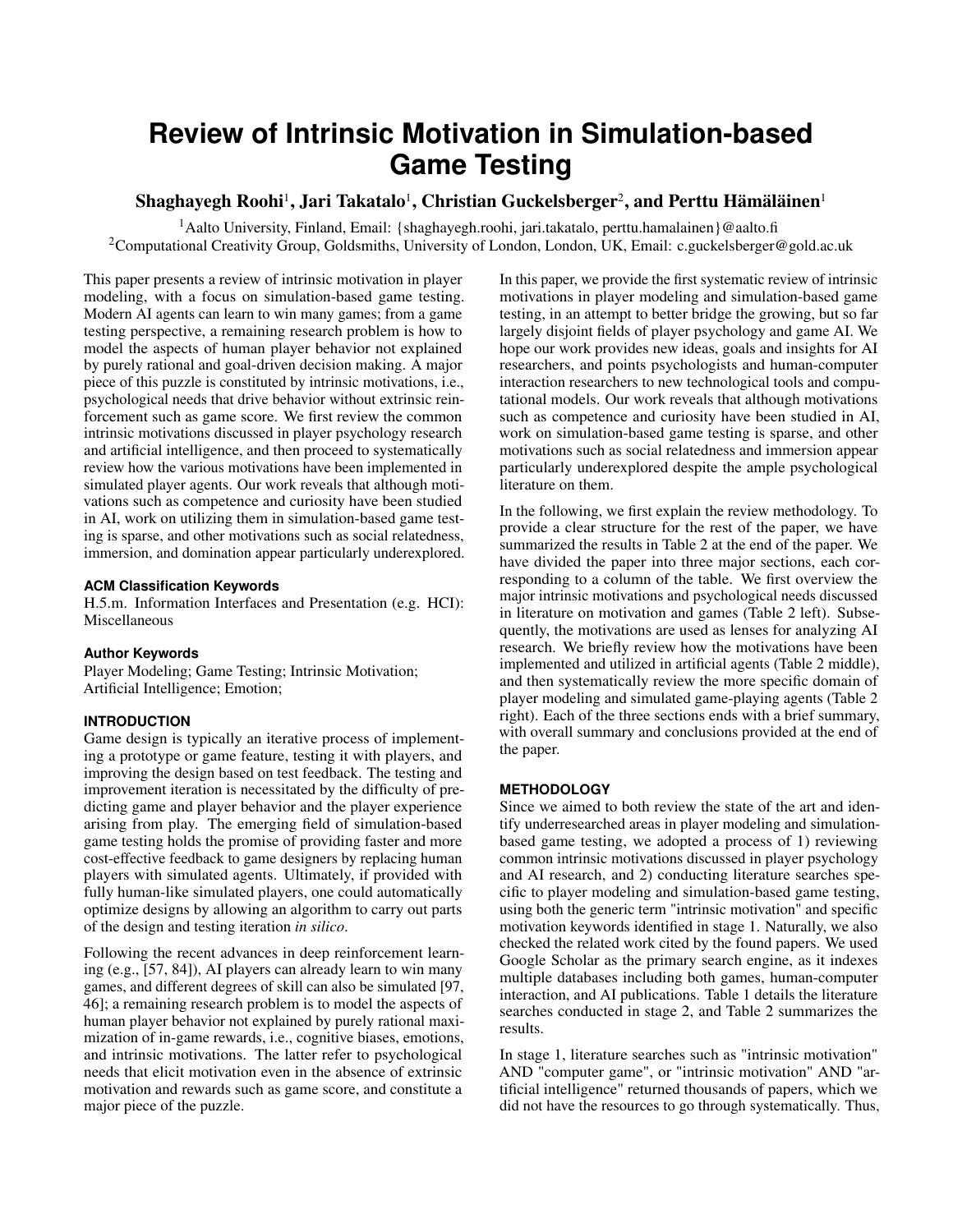we primarily relied on existing reviews and books [\[28,](#page-10-1) [36,](#page-10-2) [4,](#page-9-0) [7,](#page-9-1) [58,](#page-11-1) [21\]](#page-9-2), augmented by going through the first 100 search results to sanity-check for major omissions. Our goal is not to contribute yet another comprehensive review of the broader field of intrinsically motivated AI, but instead focus on player modeling and simulation-based game testing. As summarized in Table [1,](#page-2-0) our more specific searches on player modeling and game testing returned a manageable number of papers.

#### **A note on scope**

Player modeling denotes the field of research focusing on computational models of players in games [\[93\]](#page-12-2). This includes multiple approaches such as gathering a dataset of human playtraces and training a machine learning model to predict the player's actions in a given situation. Our focus here is on algorithmic player modeling, i.e., approaches that explicitly implement behavioral laws and do not need extensive datasets, except possibly for parameter tuning. Such approaches offer greater flexibility of deployment, especially regarding automated testing and balancing of new games or game features for which data from human players is not yet available [\[24\]](#page-10-3). For a broader review of player modeling and the use of AI techniques in player modeling, we refer the reader to the work of Yannakakis and Togelius [\[93,](#page-12-2) [94,](#page-12-3) [95\]](#page-12-4).

Our literature searches on player modeling also returned several psychological papers on, e.g., predicting motivation based on personality traits, other psychological variables such as self-esteem, or physiological signals [\[10,](#page-9-3) [9,](#page-9-4) [40\]](#page-10-4). These are likewise beyond the scope of this paper.

In summary, the excluded papers 1) did not propose or test any computational motivation model that can be implemented in a game-playing agent, or 2) used data-driven models that cannot necessarily be reapplied when game parameters change without collecting new data from human players [\[24\]](#page-10-3). On the other hand, we included papers that focus on non-player characters (NPCs) instead of simulated players; if such NPCs can generate plausible human-like behavior, the underlying techniques should be relevant for player modeling as well.

#### **SIMULATION-BASED GAME TESTING**

Before moving on to intrinsic motivation and its computational models, we first give a brief overview of the state-of-the-art in simulation-based game testing.

AI agents can learn to play many games as well as human players [\[57,](#page-11-0) [84\]](#page-12-0). AI agents can also model different levels of skill, e.g., by using Monte Carlo Tree Search (MCTS) with limited computing budget [\[97,](#page-12-1) [46\]](#page-10-0). Researchers have also emulated human-like imprecision, limited reaction time, and choosing incorrect actions [\[35,](#page-10-5) [39,](#page-10-6) [26\]](#page-10-7). Taken together, these results mean that AI agents can be used to answer many of the same questions as testing with real players, e.g., whether a level can be completed, what behavior emerges with different playing skill levels, or whether some weapon overrules others. However, quantifying the player experience beyond challenge and skill requires modeling of motivation and emotion.

<span id="page-2-0"></span>Table 1. Literature searches conducted and findings

| <b>Searched terms</b>                                                            | <b>Found papers</b> | <b>Included papers</b>  |
|----------------------------------------------------------------------------------|---------------------|-------------------------|
| "player modeling" and "intrinsic<br>motivation"                                  | 69                  | [11]                    |
| "player modeling" and<br>"competence"                                            | 132                 | [51, 55, 11]            |
| "player modeling" and "autonomy"                                                 | 147                 | $[11]$                  |
| "player modeling" and "relatedness"                                              | 23                  | [11]                    |
| "player modeling" and "curiosity"                                                | 136                 | [27, 11, 53, 65, 25]    |
| "artificial intelligence" and "game<br>testing" and "intrinsic motivation"       | 37                  | [20]                    |
| "artificial intelligence" and<br>"game testing" and "competence"                 | 76                  | [20]                    |
| "artificial intelligence" and<br>"game testing" and "autonomy"                   | 41                  | [20]                    |
| "artificial intelligence" and<br>"game testing" and "relatedness"                | 10                  | $\Omega$                |
| "artificial intelligence" and<br>"game testing" and "curiosity"                  | 78                  | [20]                    |
| "player experience" and "intrin-<br>sic motivation" and "computational<br>model" | 32                  | [24, 50]                |
| "player experience" and "compe-<br>tence" and "computational model"              | 53                  | [14, 3, 51, 55, 24, 50] |
| "player experience" and "autonomy"<br>and "computational model"                  | 48                  | [24]                    |
| "player experience" and "related-<br>ness" and "computational model"             | 11                  | [23, 24]                |
| "player experience" and "curiosity"<br>and "computational model"                 | 51                  | [24, 53, 50]            |

In addition to the explicit, algorithmic motivation models reviewed in this paper, simulated player agents can also utilize implicit, data-based models learned from real players. For example, the state-dependent probabilities of actions observed in real players have been included in the upper confidence bound (UCB) formula of Monte Carlo tree search [\[17,](#page-9-10) [38\]](#page-10-10). Supervised imitation learning [\[63,](#page-11-7) [16\]](#page-9-11), NeuroEvolution [\[67\]](#page-11-8), and inverse reinforcement learning [\[44\]](#page-10-11) are other methods which use human player data to emulate human game play.

As discussed in the next section, various player typologies represent categorizations of the space of motivations. The typologies have also been directly utilized in creating simulated player personas, each with their own (game-specific) objective or reward functions and preferred goals [\[31,](#page-10-12) [32,](#page-10-13) [30\]](#page-10-14).

#### **INTRINSIC MOTIVATION IN GAMES AND PSYCHOLOGY**

Since playing a game is usually a voluntary activity, designers cannot force the player to act in a predetermined manner. Instead, one can only try to motivate the player; hence, psychology of motivation is one of the fields of research foundational to game design. Both psychology and game design literature usually divide motivations into extrinsic ones (e.g, scoring, leaderboards, rewards) and intrinsic ones (e.g., needs for competence and autonomy) [\[36,](#page-10-2) [37,](#page-10-15) [72\]](#page-11-9). The focus of this review is on intrinsic motivation, as it is less straightforward to support through game design and operationalize as AI code.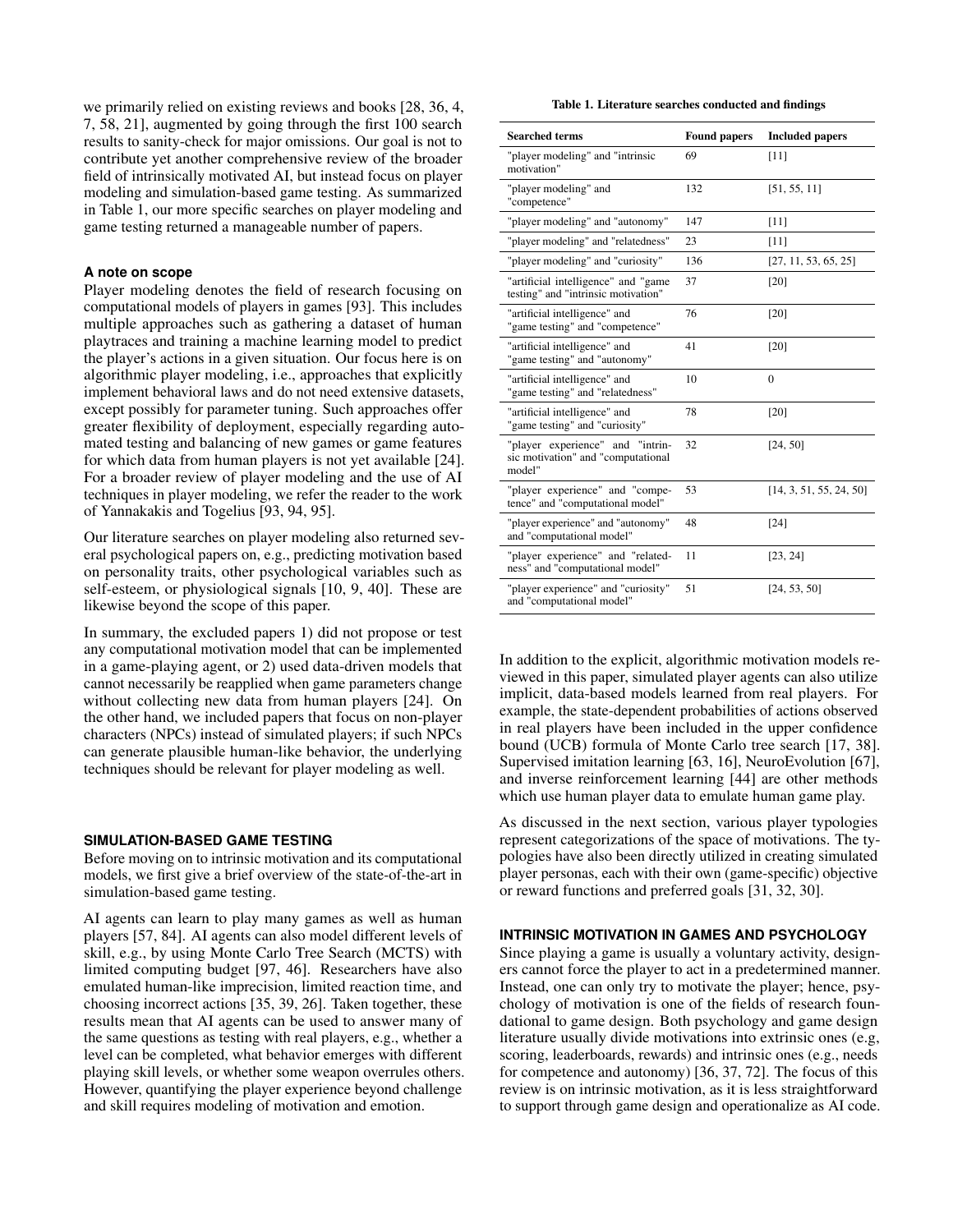In the following, we review central research on intrinsic (player) motivations and player types. The terms motivation and type are sometimes used interchangeably. We would like to make the distinction that research on player motivation typically identifies core motivation dimensions such as curiosity or immersion, while a "player type" represents a label given to a cluster or class of players in a multidimensional motivation space. Our treatment leans heavily on the fairly recent metasynthesis of player type research by Hamari and Tuunanen [\[28\]](#page-10-1), augmented with non-game-specific psychology research.

#### **Competence, autonomy, relatedness**

One of the dominant intrinsic motivation theories is Self-Determination Theory (SDT), which posits that humans have three central needs: feeling of competence (e.g., taking on and mastering challenges), feeling of autonomy, and feeling of social relatedness [\[73\]](#page-11-10). SDT is used in various fields such as education, sports, and physical exercise, and its three needs have also been found to predict game enjoyment and intention to play in the future [\[74\]](#page-11-11).

Further evidence of Self-Determination Theory's wide applicability is provided by the three studies by Sheldon et al. [\[83\]](#page-12-5). They asked the participants to think of the "most satisfying events" of their lives and then rate the salience of 10 needs identified in the psychological literature, using Likert-scale answers to statements like "During this event I felt a sense of contact with people who care for me, and whom I care for." In the results, competence, autonomy, and relatedness were consistently among the top 4 needs. Thus, we have selected them as the first three needs to be included in Table [2.](#page-13-0)

#### **Curiosity, novelty, and interest**

In addition to Self-Determination Theory, a frequently discussed intrinsic motivation in both games, learning, and artificial intelligence is curiosity, included as the fourth motivation in our Table [2.](#page-13-0) Its importance was highlighted already in the perhaps earliest empirical psychological study on intrinsic motivation and games by Malone [\[48\]](#page-10-16). However, later psychological research views curiosity as a personality trait that modulates the feeling of interest, which is elicited through appraisals of novelty-complexity and comprehensibility [\[85\]](#page-12-6). According to this theory, we are interested in, e.g., music that is novel and/or complex enough to spark our curiosity, but not incomprehensibly complex or novel. As Silvia [\[85\]](#page-12-6) puts it, *new and comprehensible works are interesting; new and incomprehensible things are confusing.* This explains how musicians or music enthusiasts find pleasure in musical styles such as free jazz that may seem as incomprehensible and offputting to a layperson. Similar results on novelty were also recently obtained in educational games by Lomas et al. [\[47\]](#page-10-17).

In the Sheldon et al. [\[83\]](#page-12-5) satisfying event experiments discussed in the previous section, curiosity/novelty also appeared high in the form of their pleasure-stimulation construct, which was rated using items such as "That I was experiencing new sensations and activities." Related constructs are also common in many player typologies [\[28\]](#page-10-1).

#### **Immersion**

In his often cited study, Yee [\[96\]](#page-12-7) identified three overarching motivational components: Achievement, Social, and Immersion. As Yee's achivement and social motivations overlap considerably with Self-Determination Theory's competence and relatedness, we have not included them as separate components in Table [2.](#page-13-0)

Yee's Immersion component comprises the subcomponents discovery, role-playing, customization, and escapism. Except for discovery, these are not well explained by the SDT or curiosity/novelty motivations, and they are also not directly related to extrinsic reinforcement. Thus, they would warrant a new category in Table [2.](#page-13-0) However, this is omitted as we found no papers with computational models of immersion.

#### **Domination**

The five key motivations discussed so far (competence, autonomy, social relatedness, curiosity/novelty, immersion) align well with the comprehensive meta-synthesis of player type research by Hamari and Tuunanen [\[28\]](#page-10-1), who propose that player type and motivation research could be synthesized into the five dimensions of achievement, exploration, sociability, immersion, and domination.

The only component that stands out in the comparison is domination. We interpret domination as overlapping with SDT's autonomy, although the overlap is only partial – to be autonomous means that one is not dominated by others, but it does not imply exerting influence on others. Fascinatingly, domination was also studied by Sheldon et al. [\[83\]](#page-12-5), whose Popularity-Influence scale included items like "I strongly influenced others' beliefs and behavior." and "I had strong impact on what other people did". However, Popularity-Influence was only the 9th most salient need within the participants' most satisfying experiences, way below competence, relatedness, or autonomy. Further, as we did not find domination-specific research in AI and player modeling, we have not included it as its own component in Table [2.](#page-13-0)

#### **Summary and discussion**

Naturally, the four key motivations listed on the left in Table [2](#page-13-0) only represent one possible high-level coding of the various motivations discussed in the literature. Although motivations and needs can in principle be categorized with arbitrary granularity, and each new dataset might reveal a different motivational structure, it appears that player motivation research has reached something of a saturation point; the same high-level constructs such as Self-Determination Theory's competence, autonomy, and social relatedness are repeating in many studies in slightly varied forms. Thus, we are confident that we have included at least the most essential motivations.

Various alternative motivation models also exist. For instance, Heeter et al. [\[29\]](#page-10-18) test the validity of Elliot and McGregor's [\[19\]](#page-9-12) achievement goal framework in the context of games. They separate achievement goals into mastery and performance; a mastery-seeking person is motivated to develop competence regardless of others, whereas a person with performance goals seeks to demonstrate competence to others and avoids displaying incompetence. Other much cited player typologies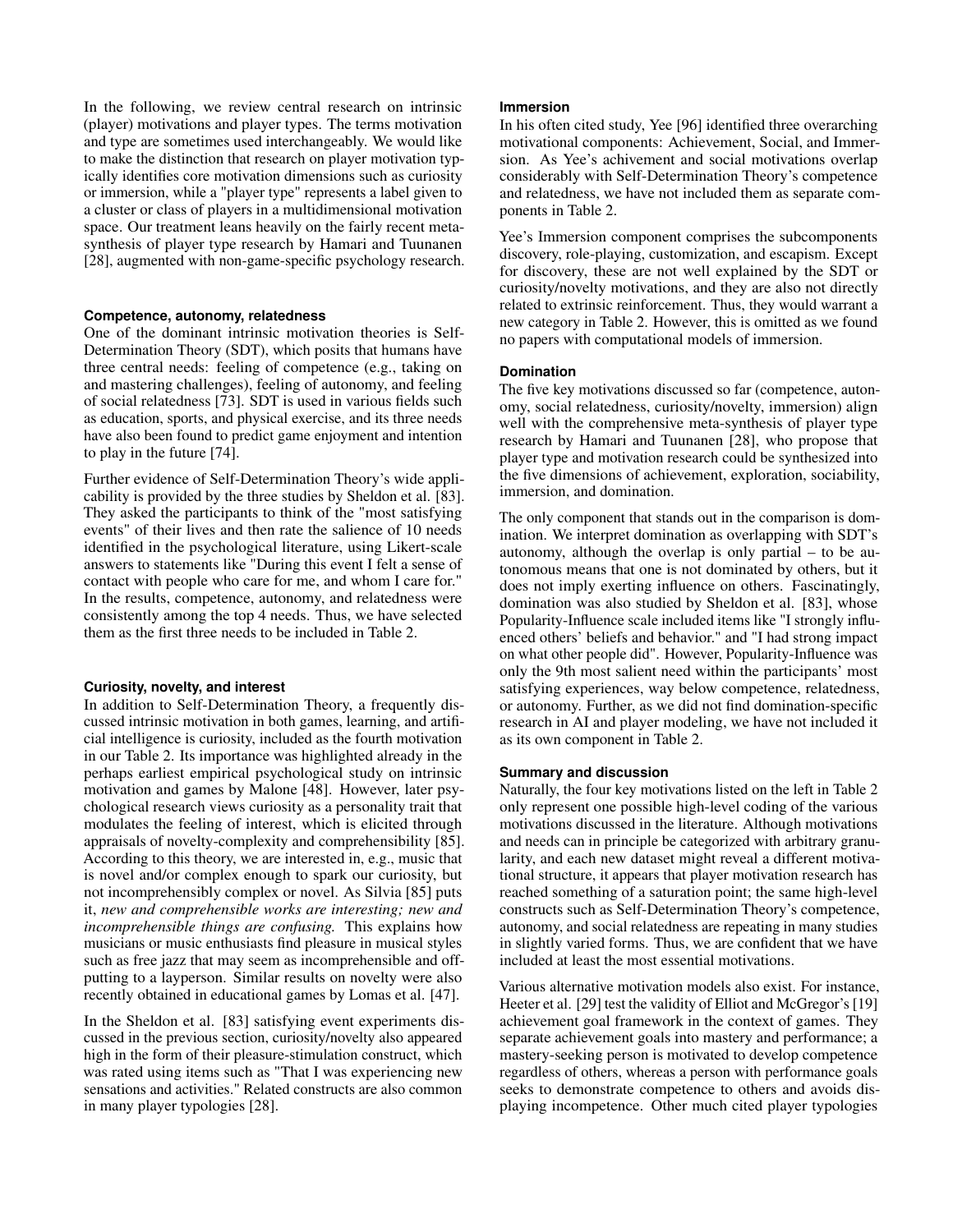and motivation models include Bartle's early player typology of achievers, explorers, socializers, and killers [\[6\]](#page-9-13), Lazzaro's types of fun [\[43\]](#page-10-19), and the neurobiologically inspired Brainhex player satisfaction model [\[61\]](#page-11-12). Brainhex divides players into seven archetypes: Seeker, Survivor, Daredevil, Mastermind, Conqueror, Socializer, and Achiever, which are largely in agreement with other models included the Hamari and Tuunanen meta-synthesis discussed above [\[28\]](#page-10-1). Lazzaro [\[43\]](#page-10-19) proposes four types of fun: hard fun, easy fun, people fun, and serious fun. Hard fun is related to competence/achievement motivations, easy fun to curiosity and exploration, and people fun to social relatedness. Lazzaro [\[43\]](#page-10-19) defines serious fun as "play as therapy", changing how players think, feel or behave, which is beyond our focus on basic psychological needs.

#### **INTRINSIC MOTIVATION IN ARTIFICIAL INTELLIGENCE**

There exists a growing body of research on intrinsic motivation in artificial intelligence, in particular in the domain of Reinforcement Learning (RL). The research dates back to Schmidhuber's early work on curiosity in RL [\[78,](#page-12-8) [79\]](#page-12-9) and the more general intrinsically motivated RL formulation of Singh et al. [\[86\]](#page-12-10). This section reviews the field, with a summary provided in the middle column of Table [2](#page-13-0)

The concept of *reinforcement* bridges between AI and psychology and contributes to a unifying view of both extrinsic and intrinsic motivation. Both reinforcement learning and other AI methods usually employ some form of a reward function to maximize, such as a game score, or an action cost to minimize. This is analogical to the psychological concept of reinforcement, i.e., rewards and punishment. The term originates from early behavioral psychology, which focused purely on extrinsic reinforcement such as food pellets given to animal subjects. Although later psychological literature on intrinsic motivation avoids using the term reinforcement, intrinsic motivation can nevertheless be considered as reinforcement arising from within an organism [\[15,](#page-9-14) [86,](#page-12-10) [58\]](#page-11-1).



<span id="page-4-0"></span>Figure 1. The classic Reinforcement Learning agent-environment loop.

In traditional reinforcement learning, an agent observes the environment, acts, and receives a reward/reinforcement, as illustrated in Figure [1.](#page-4-0) The reward is typically determined by a task-specific reward function. For example, there might be a positive reward for finding food in a maze, and a small negative reward (i.e., punishment) for moving. Reinforcement learning methods aim to maximize the expected future cumulative reward, which in this case would result in the agent learning to search for food using minimal movement.

In intrinsically motivated reinforcement learning, the reinforcement originate from within the agent/organism, and the extrinsic rewards no longer directly guide the learning [\[86\]](#page-12-10). This conceptual model is illustrated in Figure [2.](#page-4-1) Essentially,



<span id="page-4-1"></span>Figure 2. Intrinsic motivation as a layer that translates observations – including possible extrinsic reinforcement – into intrinsic reinforcement that is optimized by the agent.

an intrinsic motivation layer translates observations and extrinsic reinforcement signals such as game score into intrinsic reinforcement that is then optimized through traditional RL. Our model is simplified from Singh et al. [\[86\]](#page-12-10), where the environment is divided into an internal and external environment; the internal environment translates the agent's decisions into actions, and the sensations from the external environment into internal states and rewards observed by the agent. We omit this extra detail as the division between the internal and external environment is neither always clear nor necessary. Also, from an embodied and phenomenological perspective, it can be argued that an agent should observe/sense both the external environment and internal/bodily sensations as a whole.

As an example of how the mapping from extrinsic to intrinsic reinforcement works, consider that Skinner's early animal studies found that motivation to act is not simply proportional to an extrinsic reward; instead, random or otherwise unpredictable rewards yield strongest motivation [\[15\]](#page-9-14), an effect that is exploited by the lottery mechanics of many modern games [\[13,](#page-9-15) [45\]](#page-10-20). Later research has also uncovered parts of the underlying neurophysiological mechanisms – it is known that dopamine plays a key role in motivation, and dopamine response in monkey brains has been observed to be proportional to the difference between actual and predicted reward [\[81\]](#page-12-11). Considering the architecture of Figure [2,](#page-4-1) the prediction and differencing would be computed within the intrinsic motivation model, and the intrinsic reinforcement signal would then model dopamine release, reinforcing the exploration of behaviors that yield unpredictable and novel results. This in turn can be considered a simple implementation of the intrinsic drive of curiosity, guiding an agent or organism to learn and explore widely and avoid getting stuck in a local optimum. Similar ideas are implemented in many recent AI algorithms [\[87,](#page-12-12) [8,](#page-9-16) [34,](#page-10-21) [33,](#page-10-22) [2,](#page-9-17) [66,](#page-11-13) [90\]](#page-12-13).

#### **From motivation to emotion**

As reviewed recently by Moerland et al. [\[58\]](#page-11-1), the intrinsically motivated reinforcement learning framework can also be interpreted as implementing emotions in a way compatible with the appraisal theory of emotions, which posits that emotions are elicited as combinations of evaluations (appraisals) of events and situations [\[70\]](#page-11-14). Practically all intrinsically motivated reinforcement learning systems as well as other bio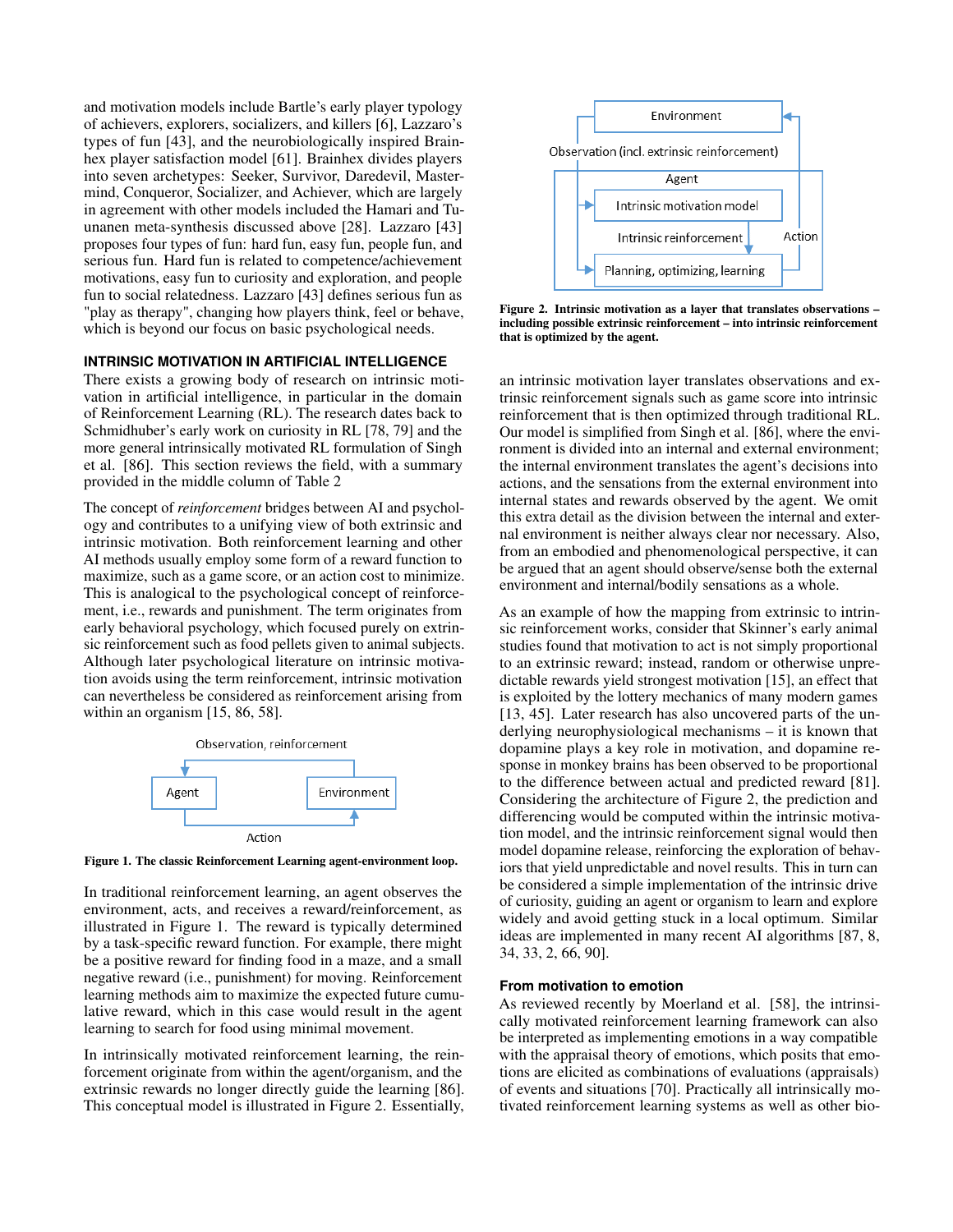logically inspired cognitive architectures implement one or more appraisals such as the novelty/unexpectedness evaluation discussed above. In the following, we use the term *computational appraisal* to denote such appraisals implemented as code. These are then combined and encoded as the intrinsic reinforcement maximized by a learner or a search/planning/optimization method [\[4,](#page-9-0) [58,](#page-11-1) [21\]](#page-9-2). Ultimately, positive emotions are treated as intrinsic rewards, and negative emotions as intrinsic punishment. Although Moerland et al. [\[58\]](#page-11-1) also identify four other key roles for emotion than reward manipulation, the other roles are more related to technical details of how to optimize the intrinsic rewards within a specific class of learning algorithms, e.g., by using a higher learning rate to adapt faster to life-threatening situations.

Different models have been proposed about which appraisals contribute to which emotions, and the intricate relationships between motivation and emotion are yet to be fully uncovered in psychology (e.g., [\[92\]](#page-12-14)). One clear connection is offered by Lazarus [\[42\]](#page-10-23): In his structural model of appraisal, so called primary appraisals comprise evaluations of motivational relevance and motivational congruence. Motivational relevance evaluation reflects the situation against the individual's needs, whereas motivational congruence denotes evaluating the consistency of the situation with the individual's goals. Considering this dichotomy, an intrinsically motivated game playing agent should implement motivational relevance appraisals based on its psychological needs, and motivational congruence appraisals related to extrinsic goals provided by the game such as completing the current game level.

#### **Common computational appraisals**

Computational appraisals directly linked to the intrinsic motivations of Table [2](#page-13-0) include:

- *Empowerment/control/power/competence* (e.g., [\[75,](#page-11-15) [59,](#page-11-16) [22\]](#page-9-18)): The computational model of empowerment, as first introduced by Klyubin et al. [\[41\]](#page-10-24), denotes the degree of freedom that an agent has over the environment. An empowered agent prefers states where it will have the most control and also will be able to sense this control. Formally, empowerment is defined as the maximum amount of information that the agent could collect by performing a sequence of actions. Guckelsberger et al. [\[24\]](#page-10-3) draw on psychology research to relate empowerment to both competence and autonomy. In the PSI cognitive architecture [\[5\]](#page-9-19), there's a need/appraisal for competence, which is increased by each satisfaction of other needs such as thirst or hunger, and decreased by long periods of non-satisfaction.
- *Novelty/surprise/curiosity/(un-)certainty* (e.g., [\[87,](#page-12-12) [62,](#page-11-17) [8,](#page-9-16) [34,](#page-10-21) [2,](#page-9-17) [66\]](#page-11-13)): These appraisals cause the agent to seek novel experiences. For example, the agent can be given an extra reward if it visits a previously non-visited state, or observes action outcomes that it did not predict, i.e., that conflict with the understanding it has built so far. Pathak et al. [\[66\]](#page-11-13) add an intrinsic reward proportional to how hard it is for the agent to predict the consequences of its own actions. Houthooft et al. [\[34\]](#page-10-21) used variational inference to measure information gain, persuading the agents to take actions which surprise them and cause large updates of their learned dynamics

model. The PSI cognitive architecture [\[5\]](#page-9-19) defines a need for certainty about the agent's knowledge; low certainty triggers the agent to explore its environment.

• *Loneliness/Social affiliation* ([\[76,](#page-11-18) [5,](#page-9-19) [18\]](#page-9-20)) Although the need for social relatedness is perhaps among the hardest intrinsic motivations to implement as computational appraisals, there are some practical examples. In Salichs et al. [\[76\]](#page-11-18), getting kicked or stolen from increase the agent's loneliness, and being given to decreases loneliness. It should be noted that gifting is also one of the most common social mechanics in games [\[1\]](#page-9-21). The PSI cognitive architecture [\[5,](#page-9-19) [18\]](#page-9-20) also includes the need for social affiliation. The corresponding appraisal is increased by other agents' signals of legitimacy such as a smile or a clap on the shoulder, and decreased by signals of nonaffiliation.

The review by Moerland et al. [\[58\]](#page-11-1) also lists other common computational appraisals, including intrinsic pleasantness and social accountability. Intrinsic pleasantness denotes an appraisal of the pleasantness of a stimulus independent of an extrinsic goal [\[77\]](#page-12-15), which might seem difficult to implement computationally. Indeed, practical intrinsic pleasantness implementations are not always well motivated by emotion theory and they can be task and goal-specific. In the maze task of Marinier et al. [\[49\]](#page-10-25), directions leading to walls have low intrinsic pleasantness. Sequeira et al. [\[82\]](#page-12-16) denote intrinsic pleasantness simply as valence, and state that it refers to the biological significance for the organism, which is close to Lazarus' motivational relevance [\[42\]](#page-10-23). Sequeira et al. [\[82\]](#page-12-16) implement the valence appraisal as the ratio of the current extrinsic reward to the total expected future reward.

Social accountability is an example of a complex cognitive appraisal related to social emotions. As noted by Moerland et al. [\[58\]](#page-11-1), it is also an example of an appraisal that requires some other AI techniques in addition to the basic intrinsically motivated RL framework, which probably explains why it has received less attention. It is however a highly relevant modulator for the need of social relatedness, as understanding who was responsible for an event affects who we like and want to be affiliated with.

An alternative overview of computationally implemented intrinsic motivations is given by Baldassare and Mirolli [\[4\]](#page-9-0) who divide the implementations into prediction-based, competencebased, and novelty-based ones. On the other hand, Oudeyer and Kaplan [\[64\]](#page-11-19) propose a division into knowledge-based, competence-based, and morphological models.

Many intrinsically motivated systems also implement *homeostatic* variables, i.e., low-level existential needs such as hunger or thirst, which also modulate the intrinsic reinforcement. The division between homeostatic variables and emotional appraisals is not clear, however. For example, Moerland et al. [\[58\]](#page-11-1) categorize loneliness as a homeostatic variable instead of an appraisal.

#### **Summary and discussion**

As pointed out by Moerland et al. [\[58\]](#page-11-1), translating abstract cognitive concepts to computational models is often not straightforward, which probably explains why the technical literature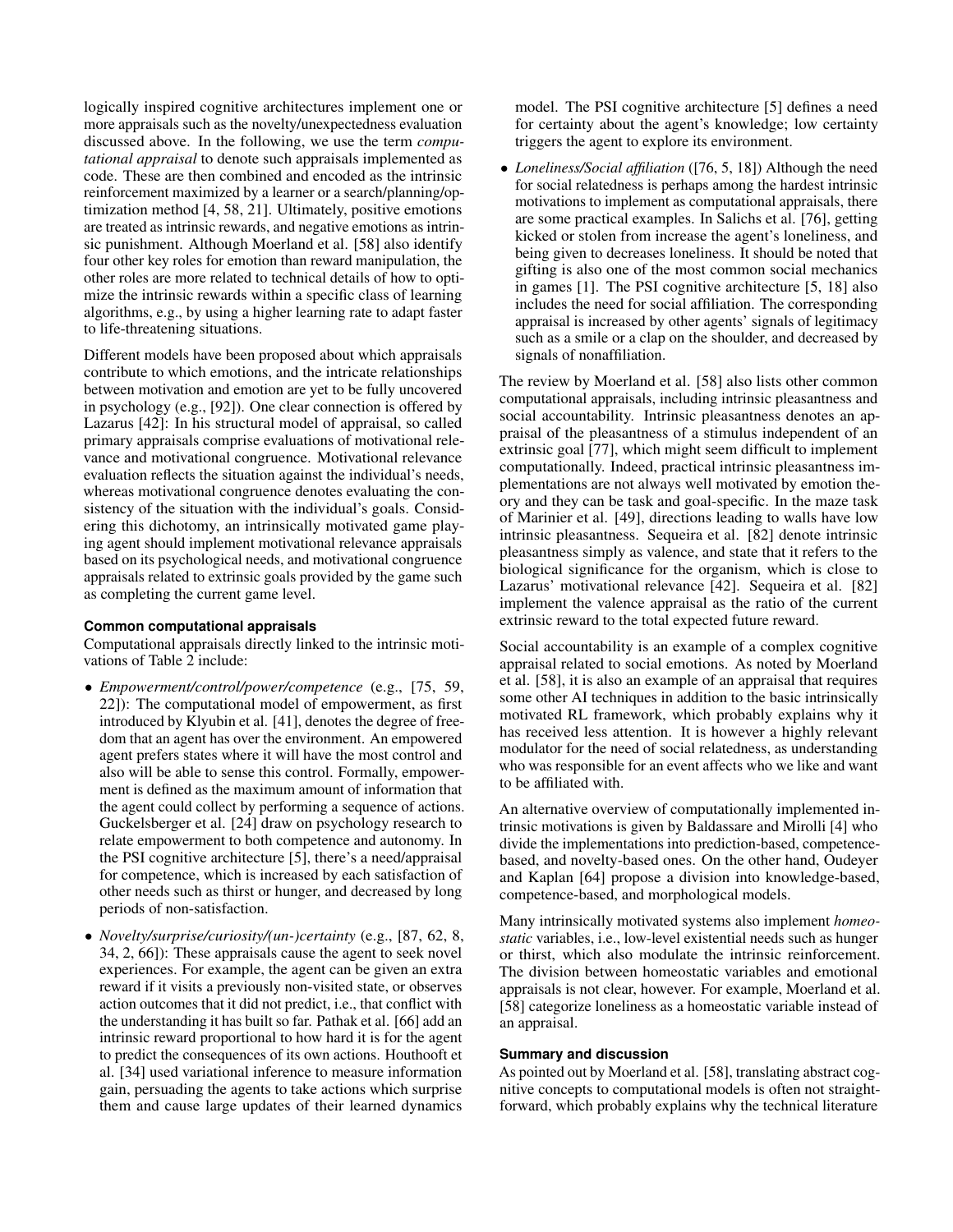on intrinsic motivation is focused on relatively simple motivations and appraisals such as competence and curiosity. Another explanation for this is that intrinsically motivated AI does not always aim to model human psychological needs or human behavior; instead, the goal is often to engineer more autonomous agents which learn more efficiently by e.g. exploring their environment, especially when extrinsic rewards are sparse or otherwise provide only a weak supervisory signal for the learning process. An example of this in classic computer games is Montezuma's Revenge, which an intrinsically motivated, exploratory agent can solve more efficiently [\[8\]](#page-9-16). Yet another use for intrinsically motivated RL is proposed by Sukhbaatar et al. [\[89\]](#page-12-17), who used a Goal Generative Adversarial Network (Goal GAN) to model the interplay of a coach agent and a learning agent. Their intrinsic reward structure guided the coach to come up with appropriately difficult challenges.

Looking at the psychological and technical literature as a whole, terminology appears convoluted; same terms are used for different purposes, and different terms are used for the same purpose. The fields could certainly benefit from more crosstalk and common vocabulary. Motivational relevance and motivational congruence concepts are in particular often mixed. For example, in Sequeira et al. [\[82\]](#page-12-16), motivational relevance is proportional to the distance of the agent of its perceived goals instead of psychological needs.

#### **INTRINSIC MOTIVATION IN PLAYER MODELING**

This section reviews how the motivations and computational appraisals discussed above have been applied in the domain of player modeling and simulation-based game testing.

#### **Competence and autonomy**

Many of the papers featuring intrinsically motivated gameplaying agents discuss and implement multiple motivations. Competence and autonomy motivations in particular appear often entangled through appraisals such as empowerment.

An example of a computational appraisal for competence is given by Merrick [\[51\]](#page-11-2), extending previous work on curiosity [\[53\]](#page-11-4). Competence is modeled as having an inverted U relation to the estimated error of the agent's current action-value function model. Thus, the competence appraisal is low when the agent predicts the future rewards of actions either very accurately or very inaccurately. In other words, the appraisal is high when there's a moderate learning error.

Related to competence, Merrick and Shafi [\[55\]](#page-11-3) proposed a computational model of achievement and power motivations for goal selection. Their base appraisal is the probability of success, which is then transformed nonlinearly so that the agent may either require a high probability of success to be motivated (avoidance of failure, needing successes for feeling competent), or favor a moderate probability, only ignoring very improbable or highly probable successes (achievement motivation, seeking challenges). Power motivation is nonlinearly proportional to the reward associated with a goal; power-motivated agents seek high-payoff goals. Merrick and Shafi [\[55\]](#page-11-3) tested their model using reflexive agents in different scenarios. Reflexive agents select actions based on the current percept of the environment only [\[71\]](#page-11-20).

In a continuation study, Merrick [\[52\]](#page-11-21) used the same computational model of motivation in order to highlight the role of motivation in decision making. They demonstrated how different behaviors of agents emerged in a game theoretic setting by different parameters of the computational model. Merrick defined different agents by changing the parameters, and then computed the optimal motivating incentive  $(Ω)$ . Subsequently, they computed the subjective incentive  $I_t$  which determines the agent's perception of the explicit incentive (payoff) as  $I_t = V_{\text{max}} - |V_t - \Omega|$ , where  $V_{\text{max}}$  and  $V_t$  denote the maximum possible explicit incentive (payoff) and the explicit incentive received for executing behavior  $B_{t-1}$ , respectively. Agents use this subjective incentive to update the probability of a specific behavior. Merrick tested the agents in social dilemma games with mixed-motive environments in which agents had to choose between being cooperative and defecting. The results showed that agents changed their strategy over time with respect to their optimal motivating incentive and their opponent's behavior.

Mariusdottir et al. [\[50\]](#page-11-6) implemented a meta-controller which drives the agent to tasks at a level of complexity suitable for its skill level. The level complexity is defined as the minimum skill that the agent needs for success; this is measured through trials with different skill levels. They tested the method on a role-playing game where the skill level of the agent is represented by the character's attributes.

Cai et al. [\[14\]](#page-9-7) proposed a computational model of competence need based on PSI theory. They applied it for controlling an agent living in a game environment inspired by Minecraft. Competence was computed based on the number of the agent's successful and failed actions.

Anthony, Polani and Nehaniv [\[3\]](#page-9-8) have evaluated empowerment as intrinsic drive for general game-playing agents. To model play under bounded rationality, they have employed the information bottleneck method [\[91\]](#page-12-18) to find qualitatively different behavioural strategies over long time horizons. Their agents successfully identified latent features from the dynamics of Sokoban and Pac-Man-like games and selected appropriate proto-strategies without access to extrinsic game goals.

In the context of predicting player experience, Guckelsberger et al. [\[24\]](#page-10-3) use the computational model of empowerment and AI agent gameplay data to measure empowerment in an infinite runner game and produce levels with predefined empowerment. In their user study, they found that high or low empowerment levels, measured by simulated agents, was reflected on coarse player experience dimensions such as challenge, involvement, and engagement. Based on psychology and game design literature, they hypothesise that empowerment more directly relates to a human player's experience of effectance, (outcome) uncertainty and perceived control. They also discuss the relationship of empowerment to both Self-Determination Theory's competence and autonomy.

Halim et al. [\[27\]](#page-10-8) estimate the entertainment value of a game level using an inverted U mapping of the game's learnability, favoring not too hard and not too easy levels. Learnability is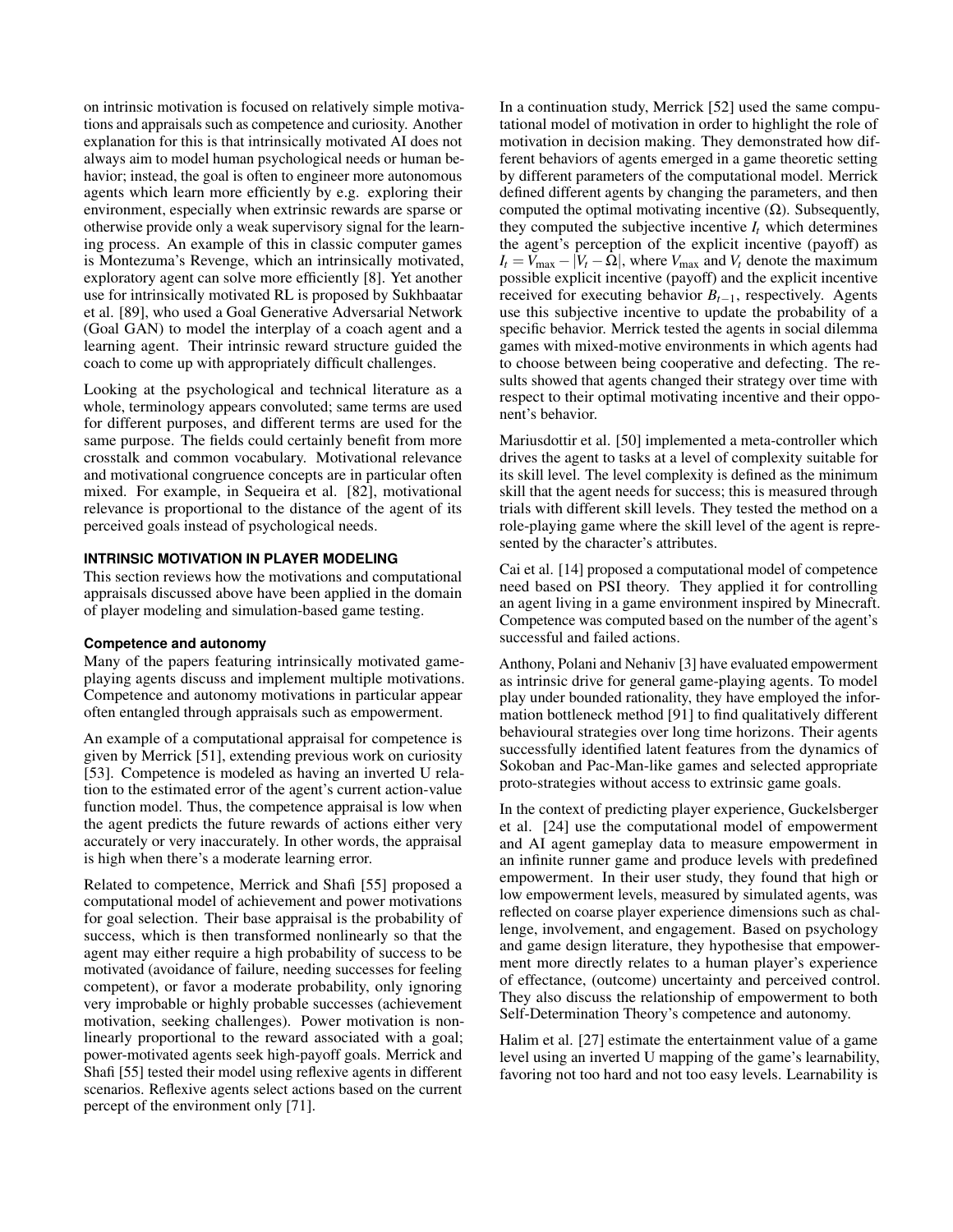evaluated as the number of iterations of genetic optimization it takes to train an agent to win the game against other agents.

#### **Curiosity**

Merrick and Maher [\[53\]](#page-11-4) implemented novelty-seeking in nonplayer characters and showed that motivated NPCs can evolve and adapt to new situations. Novelty is calculated using Stanley's habituation model [\[88\]](#page-12-19). Based on this model, novelty of a specific state decreases with occurence of that state and increases by non-occurence of it. This was then mapped to an inverted U curve in order to calculate an interest appraisal that was used as the reward for the agent.

Based on PSI theory, Cai et al. [\[14\]](#page-9-7) proposed a computational model of certainty which was calculated according to how recently an object had been observed by the agent.

Some work on general video game AI have used curiosity as a heuristic for improving an agent's performance. Park and Kim [\[65\]](#page-11-5) augmented MCTS with an influence map; for building the influence map, the agent is directed towards unseen game objects during simulation. Guerrero-Romero et al. [\[25\]](#page-10-9) added various heuristics in addition to maximizing winning, such as maximizing exploration and interaction with different game elements. The results showed that adding these heuristics improved agent performance and each heuristic had a different effect.

#### **Relatedness**

The achievement and power motivation study by Merrick and Shafi [\[55\]](#page-11-3) discussed above also proposed a computational model of affiliation motivation. Similar to their power motivation, the affiliation motivation is also based on the rewards associated with goals. Affiliation-motivated agents seek low-reward goals in order to avoid competition with powermotivated agents.

Guckelsberger et al. [\[23\]](#page-9-9) use coupled empowerment to design a general companion NPC which relates to the player in a supportive manner. Maximising coupled empowerment, a multi-agent extension of empowerment, makes an agent choose actions which maintain the empowerment of a coupled agent, and consider the effect of this coupled agent's behavior on the performing agent's own empowerment. As a result, the companion follows and protects the player, but also ensures its own survival.

The model of Cai et al. [\[14\]](#page-9-7) evaluates the satisfaction of the need for affiliation through the number of friends that are near the agent in the game environment.

#### **Other motivations and approaches**

Bostan [\[11\]](#page-9-5) proposed a motivational framework for analyzing and predicting player and virtual agent behavior in games, based on 27 psychological needs from Murray's early theory [\[60\]](#page-11-22). Bostan provides formulas for determining the probability of various behaviors; thus, the framework can be used both for analyzing playtraces and synthesizing agent behavior. The probabilities are based on primary, secondary, and opposing needs, expectancy value, and goal valence. However, no experimental results were provided.

Forgette and Katchabaw [\[20\]](#page-9-6) utilized the theory of Reiss [\[69,](#page-11-23) [68\]](#page-11-24) in which motives provoke people to perform tasks and affect a person's emotion, perception, and outcome behavior. The theory encompasses 16 basic motives including power, curiosity, independence, status, social contact, vengeance, honor, idealism, physical exercise, romance, family, order, hunger, acceptance, tranquility, and saving. Forgette and Katchabaw [\[20\]](#page-9-6) let the level of motivations drive action selection of reinforcement learning agents, selecting one dominant motivation at a time, and attempting to keep all computational appraisals within predetermined target ranges.

#### **Summary and discussion**

In summary, player modeling and simulation-based game testing using intrinsically motivated agents appears to still be a young field dominated by a few prolific authors such as Merrick [\[53,](#page-11-4) [51,](#page-11-2) [55,](#page-11-3) [52,](#page-11-21) [54\]](#page-11-25).

In general, a common way of computing appraisals related to motivations and emotion is to utilize fairly simple variables such as predictability or magnitude of rewards, and then use a nonlinear transformation to produce, e.g., an inverted U curve. Sometimes, simple rules work, such as "affiliation-motivated agents seek low rewards". However, one may ask whether this is valid generally or only in the simplified social structure and agent population of a specific experiment?

Another basic tool is to have appraisals not evaluated instantaneously based on the agent's current state, action, and observations, but instead have some sort of low-pass filter or gradual accumulation over time. In Forgette and Katchabaw [\[20\]](#page-9-6), the motive values decay exponentially until increased by the agent's actions. Similarly, the PSI architecture employs "tanks" with inflow and outflow affected by the agent's experiences. The tank levels are utilized as appraisals related to needs; a too high or low value causes the corresponding need to dominate in action selection.

Unfortunately, similar to the broader field of intrinsically motivated AI, the terminology used is inconsistent. For example, Merrick's competence appraisal [\[51\]](#page-11-2) is based on the unpredictability of rewards, i.e., how big an update is made to the predictor model based on new observations. On the other hand, the first principle of Schmidhuber's theory of artificial curiosity is that one should generate a curiosity reward based on exactly the same signal [\[80\]](#page-12-20). Further, Halim et al. [\[27\]](#page-10-8) frame their work as motivated by Schmidhuber's theory [\[80\]](#page-12-20), while their actual computational appraisal (i.e., learning time) is more related to competence/challenge.

Another point of critique we must raise is that the reviewed papers rarely evaluate the work beyond simply demonstrating that different model parameters produce different behavior. The work seems promising, but validation with real player data is called for. For example, if a motivation and emotion model is supposed to make a game-playing agent more believable – and thus more suitable for simulation-based game testing – believability should be both clearly defined and quantified in a user study. Moreover, there is a clear need for future work that demonstrates and validates motivation models and computational appraisals in more complex games and simulations.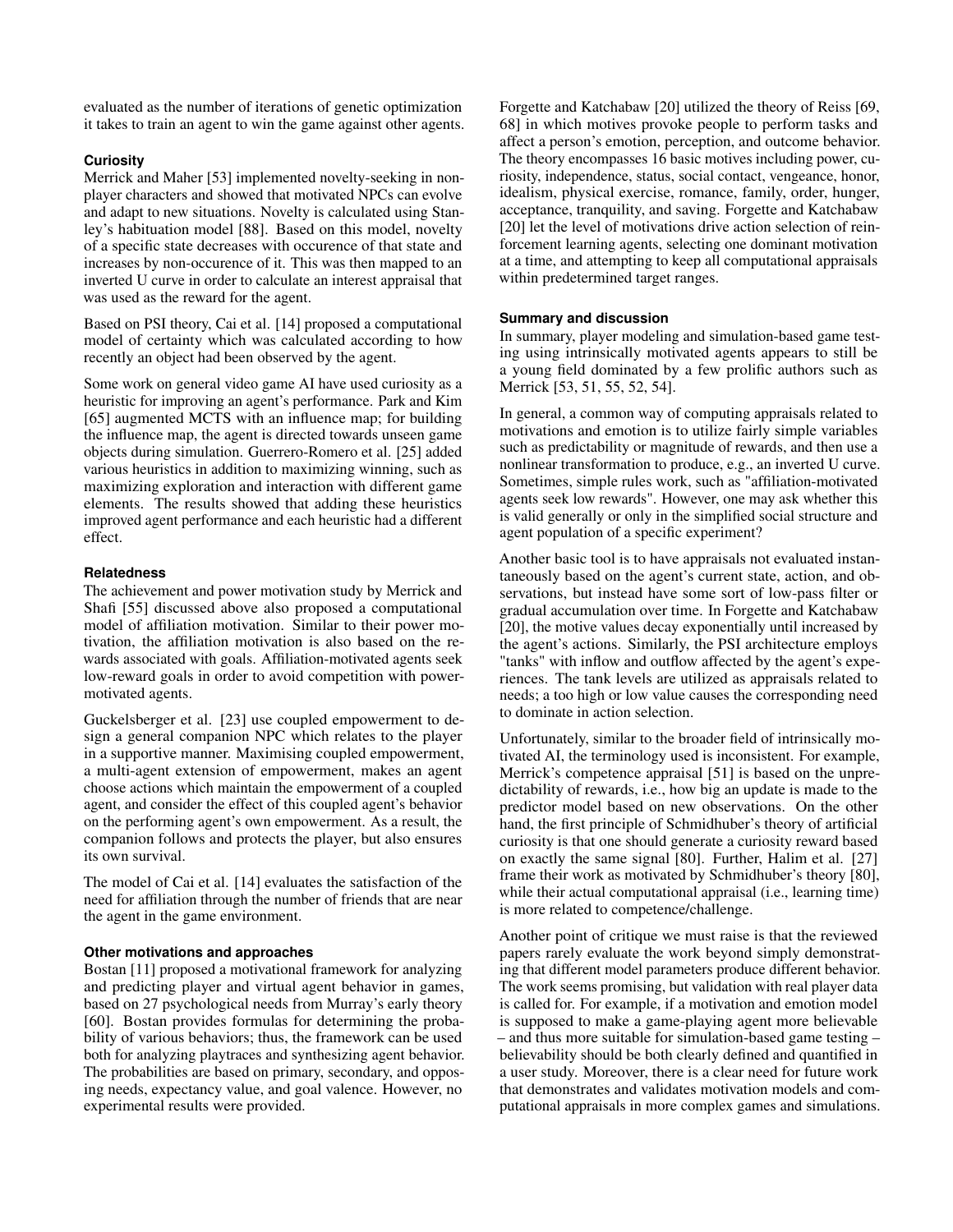So far, research has focused on simple games and simulation environments such as 2D mazes.

#### **OPEN AREAS**

Although a considerable body of literature exists on intrinsically motivated agents, the technology has only rarely been applied in player modeling and simulation-based game testing. Generating agents with a wider variety of motivations is in particular an open area. Presently, research has mostly focused on combinations of only few motivations, in particular curiosity, competence, and empowerment. Social relatedness and immersion in particular remain underexplored.

In our literature search, we found vastly more player modeling research that utilizes real players and psychometric or physiological data gathering than research on game-playing agents with computational models of motivation and emotion. In the future, research should probably strive to combine these two topics, using player data to validate and improve the humanlikeness of simulated agents. Naturally, the more complex the computational model, the more and better data is needed to adjust the model parameters and validate the predictions.

Fortunately, online games have the potential to generate massive amounts of data; related to this, researchers should find ways to validate and improve the models primarily on in-game behavior data, as such data is far more easier to gather without disturbing the player's game experience. Clear examples of behavioral metrics that could be utilized include win ratio, average score, frequencies of different actions such as killing enemies or collecting treasure, and traces of player state variables such as spatial position. It is less clear, however, how the metrics reflect the motivations. The present research on intrinsically motivated agents has perhaps selected the evaluation metrics more based on what metrics show the effect of manipulating the motivations, and less based on what metrics game designers and QA teams find most relevant – a further question for future work is how to better include the stakeholders.

Another important topic is defining clear metrics that can be used for evaluating game designs, and that could be computed based on data generated by simulated players. Some of such metrics are obvious, such as the win rates of different weapons in a competitive multiplayer game; in a balanced game, no weapon should have vastly greater win rate. On the other hand, it is less straightforward to develop metrics for a story-driven single player game. Although basic appraisals such as surprisal can probably be computed from image and natural language data with modern deep learning techniques, understanding and simulating the complex emotions evoked by a game's narrative remain beyond current techniques.

#### **CONCLUSION**

We have overviewed the common intrinsic motivations and psychological needs discussed in the literature on motivation and games. Subsequently, we have reviewed how these motivations have been implemented in intelligent agents. A primary strategy is to have an intrinsic motivation module that translates the agent's observations and extrinsic rewards into intrinsic rewards, which the agent then attempts to maximize. In effect, such an intrinsic motivation module usually implements emotions through one or more computational appraisals such as an evaluation of the predictability of the reward. The appraisals are then combined and encoded in the intrinsic reinforcement signal; in essence, this means that positive emotions are treated as intrinsic rewards, and negative emotions are treated as punishment that the agents avoid.

Of the common intrinsic motivations – competence, autonomy, social relatedness, curiosity, immersion, domination – curiosity appears to be the most often utilized one both in general AI and game-playing agents, implemented through appraisals of unpredictability of the rewards or observations. Together with the need for competence and challenges, curiosity helps both real organisms and simulated agents explore and learn even if the extrinsic rewards are rare or otherwise do not provide strong guidance. Another common computational appraisal is information-theoretic empowerment, denoting the magnitude of change the agent can have in its sensory inputs through its actions. Empowerment has been suggested to be related to both competence and autonomy [\[24\]](#page-10-3), and it may also be linked to the domination motivations identified in games, as being able to dominate others enables new degrees of freedom for controlling a social environment.

Work on social relatedness and in particular immersion and domination is sparse, with only a few examples. In general, despite the prevalence of the term "intrinsic motivation", intrinsically motivated AI seems to in practice focus more on appraisal theories of emotion than intrinsic motivation theories such as Self-Determination Theory. This is understandable, as appraisal theory provides more clear concepts that can be implemented as AI code, although it might be less well known in the game research community than player type research or Self-Determination Theory.

In the domain of player modeling, research has utilized both explicit motivation models based on computational appraisals, and implicit models learned from player data. Explicit models appear less prevalent; in the end, we found surprisingly few papers to include in this review. What also appears to be missing is a combination of both approaches: explicit models validated and fine-tuned based on real player data. We believe that such models have the potential to provide both the high accuracy of data-driven models and high versatility and generalization capabilities of data-free models. Explicit computational appraisals also have the benefit of acting both as behavior drivers and as measures of the agent's affective state. Thus, they could be used for both testing for player behavior and player experience, which could perhaps be combined with or substituted for the expressive but labor-intensive physiological player experience research methods such as Biometric Storyboards [\[56\]](#page-11-26).

To enable developing and validating better computational models of motivation and emotion, closer collaboration of AI and player experience researchers is called for, with the goal of compiling rich datasets and benchmarks. Such datasets should include time-stamped data streams with enough temporal resolution, e.g., gameplay videos, game event logs, and affect signals such as Galvanic Skin Response, Heart-rate Variability,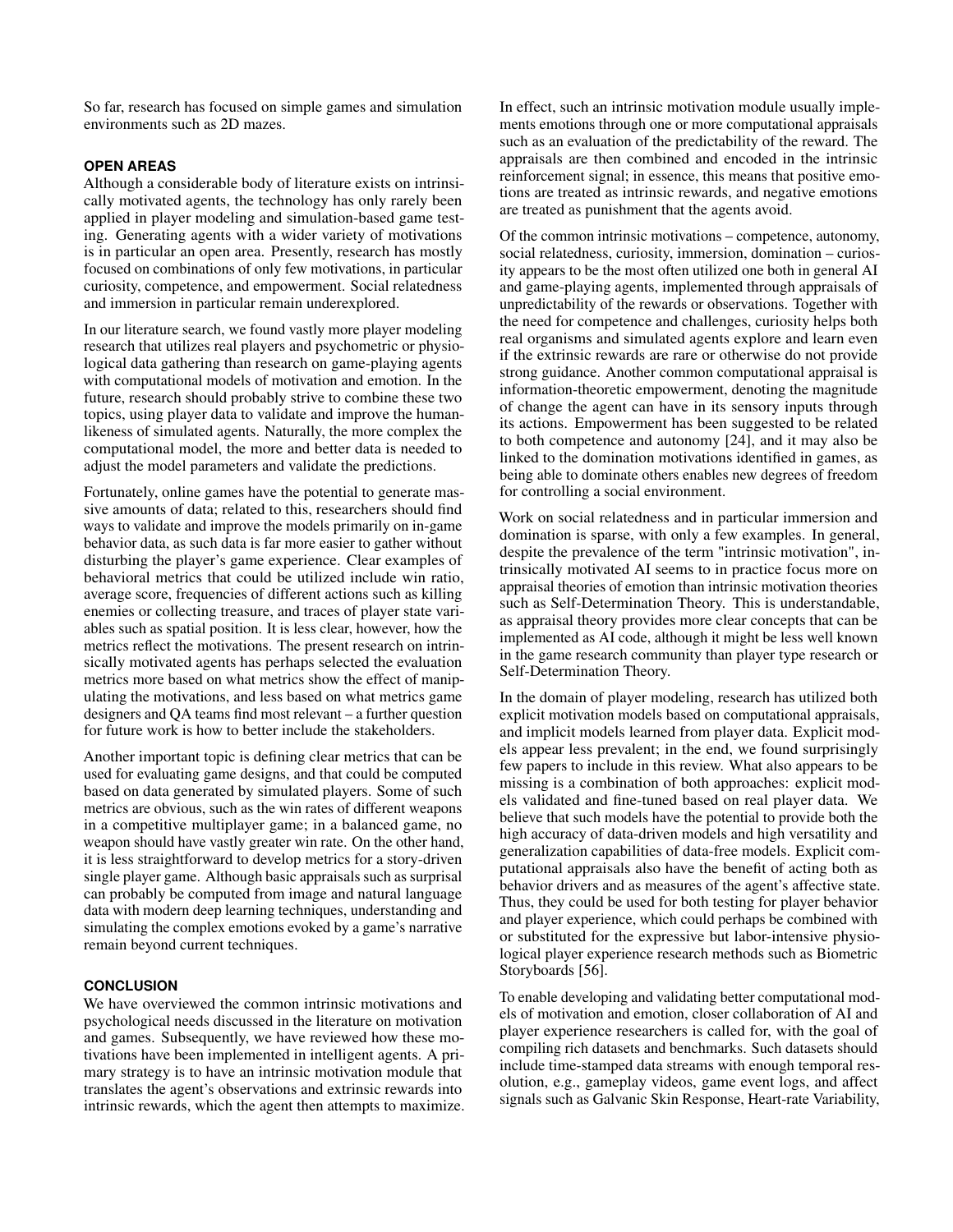and player facial expressions. Further, the datasets should be collected from games that allow the integration of custom AI agents, e.g., through the OpenAI Gym interface [\[12\]](#page-9-22). To the best of our knowledge, no current publicly available dataset satisfies all the criteria.

#### **ACKNOWLEDGEMENTS**

We thank the anonymous reviewers for their valuable comments and insight. The suggestions and comments of Jussi Jokinen and Christoph Salge were also invaluable. Hämäläinen and Takatalo are supported by Academy of Finland grants 299358 and 305737. Guckelsberger is supported by EPSRC grant EP/L015846/1 (IGGI).

#### <span id="page-9-21"></span>**REFERENCES**

- 1. Game design patterns for building friendships. [http://www.lostgarden.com/2017/01/](http://www.lostgarden.com/2017/01/game-design-patterns-for-building.html) [game-design-patterns-for-building.html](http://www.lostgarden.com/2017/01/game-design-patterns-for-building.html). (????). Accessed: 2017-09-16.
- <span id="page-9-17"></span>2. Joshua Achiam and Shankar Sastry. 2017. Surprise-Based Intrinsic Motivation for Deep Reinforcement Learning. *arXiv preprint arXiv:1703.01732* (2017).
- <span id="page-9-8"></span>3. Tom Anthony, Daniel Polani, and Chrystopher L Nehaniv. 2014. General self-motivation and strategy identification: Case studies based on Sokoban and Pac-Man. *IEEE Transactions on Computational Intelligence and AI in Games* 6, 1 (2014), 1–17.
- <span id="page-9-0"></span>4. Gianluca Baldassarre and Marco Mirolli. 2013. Intrinsically motivated learning systems: an overview. In *Intrinsically motivated learning in natural and artificial systems*. Springer, 1–14.
- <span id="page-9-19"></span>5. Christina Bartl and Dietrich Dörner. 1998. PSI: A theory of the integration of cognition, emotion and motivation. In *Proceedings of the 2nd European Conference on Cognitive Modelling*. DTIC Document, 66–73.
- <span id="page-9-13"></span>6. Richard Bartle. 1996. Hearts, clubs, diamonds, spades: Players who suit MUDs. *Journal of MUD research* 1, 1 (1996), 19.
- <span id="page-9-1"></span>7. Andrew G Barto. 2013. Intrinsic motivation and reinforcement learning. In *Intrinsically motivated learning in natural and artificial systems*. Springer, 17–47.
- <span id="page-9-16"></span>8. Marc Bellemare, Sriram Srinivasan, Georg Ostrovski, Tom Schaul, David Saxton, and Remi Munos. 2016. Unifying count-based exploration and intrinsic motivation. In *Advances in Neural Information Processing Systems*. 1471–1479.
- <span id="page-9-4"></span>9. Max V Birk, Regan L Mandryk, Matthew K Miller, and Kathrin M Gerling. 2015a. How self-esteem shapes our interactions with play technologies. In *Proceedings of the 2015 Annual Symposium on Computer-Human Interaction in Play*. ACM, 35–45.
- <span id="page-9-3"></span>10. Max V Birk, Dereck Toker, Regan L Mandryk, and Cristina Conati. 2015b. Modeling Motivation in a Social Network Game using Player-Centric Traits and

Personality Traits. In *International Conference on User Modeling, Adaptation, and Personalization*. Springer, 18–30.

- <span id="page-9-5"></span>11. Barbaros Bostan. 2010. A motivational framework for analyzing player and virtual agent behavior. *Entertainment Computing* 1, 3 (2010), 139–146.
- <span id="page-9-22"></span>12. Greg Brockman, Vicki Cheung, Ludwig Pettersson, Jonas Schneider, John Schulman, Jie Tang, and Wojciech Zaremba. 2016. OpenAI Gym. (2016).
- <span id="page-9-15"></span>13. Charles Butler. 2015. Applied behavioral economics: a game designer's perspective. In *Gamification in Education and Business*. Springer, 81–104.
- <span id="page-9-7"></span>14. Zhenhua Cai, Ben Goertzel, Changle Zhou, Deheng Huang, Shujing Ke, Gino Yu, and Min Jiang. 2013. OpenPsi: a novel computational affective model and its application in video games. *Engineering Applications of Artificial Intelligence* 26, 1 (2013), 1–12.
- <span id="page-9-14"></span>15. Neil R Carlson, Harold L Miller, Donald S Heth, John W Donahoe, and G Neil Martin. 2013. *Psychology: Pearson New International Edition: The Science of Behavior*. Pearson Higher Ed.
- <span id="page-9-11"></span>16. Zhao Chen and Darvin Yi. 2017. The Game Imitation: Deep Supervised Convolutional Networks for Quick Video Game AI. *arXiv preprint arXiv:1702.05663* (2017).
- <span id="page-9-10"></span>17. Sam Devlin, Anastasija Anspoka, Nick Sephton, Peter I Cowling, and Jeff Rollason. 2016. Combining Gameplay Data With Monte Carlo Tree Search To Emulate Human Play. In *Twelfth Artificial Intelligence and Interactive Digital Entertainment Conference*.
- <span id="page-9-20"></span>18. Dietrich Dörner and C Dominik Güss. 2013. PSI: A computational architecture of cognition, motivation, and emotion. *Review of General Psychology* 17, 3 (2013), 297–317.
- <span id="page-9-12"></span>19. Andrew J Elliot and Holly A McGregor. 2001. A  $2 \times 2$ achievement goal framework. *Journal of personality and social psychology* 80, 3 (2001), 501.
- <span id="page-9-6"></span>20. Jacquelyne Forgette and Michael Katchabaw. 2014. Enabling motivated believable agents with reinforcement learning. In *Games Media Entertainment (GEM), 2014 IEEE*. IEEE, 1–8.
- <span id="page-9-2"></span>21. Ben Goertzel, Ruiting Lian, Itamar Arel, Hugo De Garis, and Shuo Chen. 2010. A world survey of artificial brain projects, Part II: Biologically inspired cognitive architectures. *Neurocomputing* 74, 1 (2010), 30–49.
- <span id="page-9-18"></span>22. Karol Gregor, Danilo Jimenez Rezende, and Daan Wierstra. 2016. Variational Intrinsic Control. *arXiv preprint arXiv:1611.07507* (2016).
- <span id="page-9-9"></span>23. Christian Guckelsberger, Christoph Salge, and Simon Colton. 2016. Intrinsically Motivated General Companion NPCs via Coupled Empowerment Maximisation. In *Computational Intelligence and Games (CIG), 2016 IEEE Conference on*. IEEE, 1–8.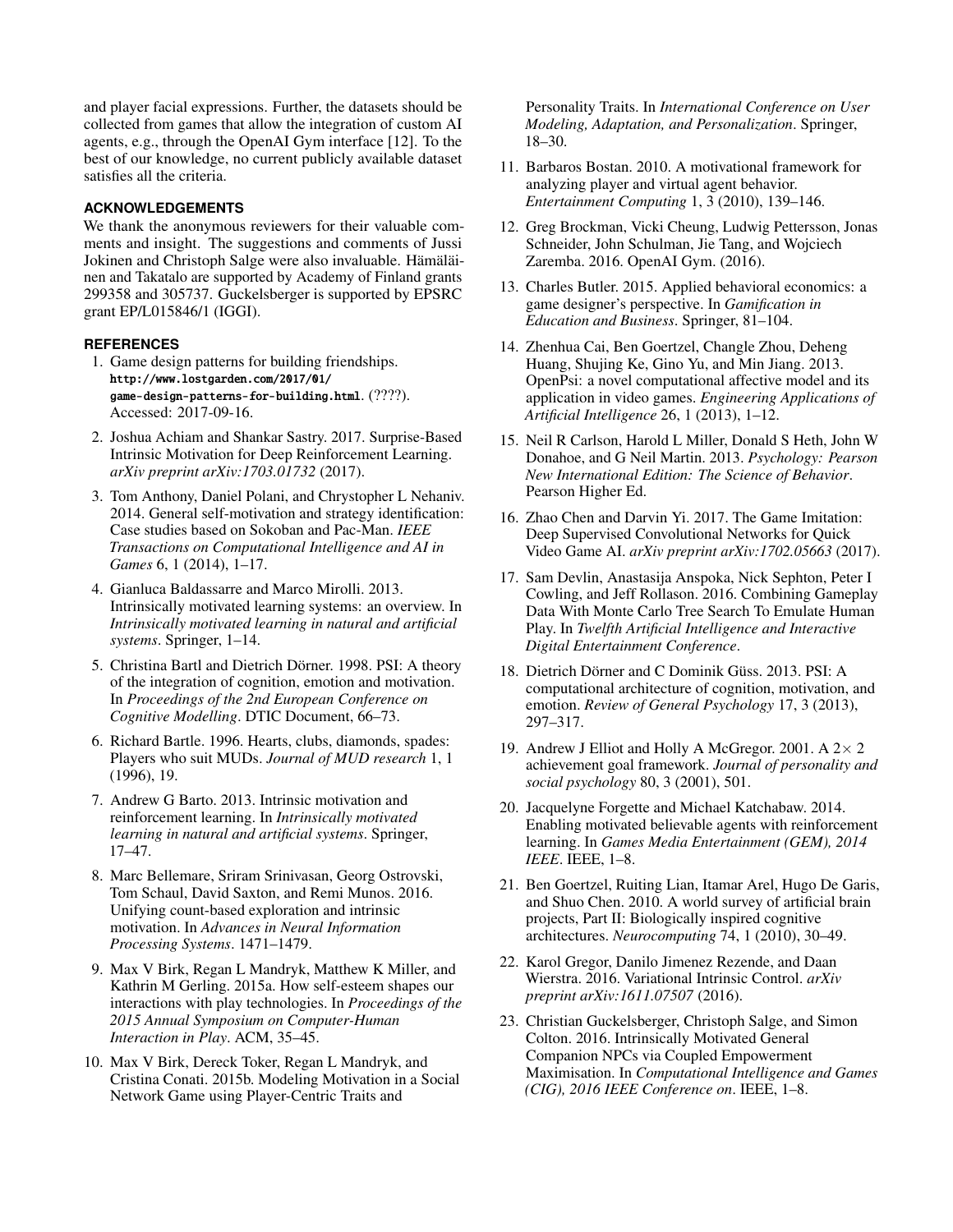- <span id="page-10-3"></span>24. Christian Guckelsberger, Christoph Salge, Jeremy Gow, and Paul Cairns. 2017. Predicting Player Experience without the Player An Exploratory Study. In *Proc. CHI PLAY 2017*. ACM Press.
- <span id="page-10-9"></span>25. Cristina Guerrero-Romero, Annie Louis, and Diego Perez-Liebana. 2017. Beyond playing to win: Diversifying heuristics for GVGAI. In *Computational Intelligence and Games (CIG), 2017 IEEE Conference on*. IEEE, 118–125.
- <span id="page-10-7"></span>26. Matthew Guzdial, Nathan Sturtevant, and Boyang Li. 2016. Deep static and dynamic level analysis: A study on infinite mario. In *Third Experimental AI in Games Workshop*, Vol. 3.
- <span id="page-10-8"></span>27. Zahid Halim, Abdul Rauf Baig, and Kashif Zafar. 2014. Evolutionary search in the space of rules for creation of new two-player board games. *International Journal on Artificial Intelligence Tools* 23, 02 (2014), 1350028.
- <span id="page-10-1"></span>28. Juho Hamari and Janne Tuunanen. 2014. Player types: A meta-synthesis. *Transactions of the Digital Games Research Association* 1, 2 (2014).
- <span id="page-10-18"></span>29. Carrie Heeter, Yu-Hao Lee, Ben Medler, and Brian Magerko. 2011. Beyond player types: gaming achievement goal. In *Proceedings of the 2011 ACM SIGGRAPH symposium on video games*. ACM, 43–48.
- <span id="page-10-14"></span>30. Christoffer Holmgård, Antonios Liapis, Julian Togelius, and Georgios N Yannakakis. 2014a. Evolving personas for player decision modeling. In *Computational Intelligence and Games (CIG), 2014 IEEE Conference on*. IEEE, 1–8.
- <span id="page-10-12"></span>31. Christoffer Holmgård, Antonios Liapis, Julian Togelius, and Georgios N Yannakakis. 2014b. Generative agents for player decision modeling in games.. In *FDG*.
- <span id="page-10-13"></span>32. Christoffer Holmgård, Antonios Liapis, Julian Togelius, and Georgios N Yannakakis. 2015. Monte-carlo tree search for persona based player modeling. In *Eleventh Artificial Intelligence and Interactive Digital Entertainment Conference*.
- <span id="page-10-22"></span>33. Rein Houthooft, Xi Chen, Yan Duan, John Schulman, Filip De Turck, and Pieter Abbeel. 2016a. Curiosity-driven exploration in deep reinforcement learning via bayesian neural networks. *arXiv preprint arXiv:1605.09674* (2016).
- <span id="page-10-21"></span>34. Rein Houthooft, Xi Chen, Yan Duan, John Schulman, Filip De Turck, and Pieter Abbeel. 2016b. Vime: Variational information maximizing exploration. In *Advances in Neural Information Processing Systems*. 1109–1117.
- <span id="page-10-5"></span>35. Aaron Isaksen, Daniel Gopstein, and Andrew Nealen. 2015. Exploring Game Space Using Survival Analysis.. In *FDG*.
- <span id="page-10-2"></span>36. Karl M Kapp. 2013. *The gamification of learning and instruction fieldbook: Ideas into practice*. John Wiley & Sons.
- <span id="page-10-15"></span>37. Dennis L Kappen and Lennart E Nacke. 2013. The kaleidoscope of effective gamification: deconstructing gamification in business applications. In *Proceedings of the First International Conference on Gameful Design, Research, and Applications*. ACM, 119–122.
- <span id="page-10-10"></span>38. Ahmed Khalifa, Aaron Isaksen, Julian Togelius, and Andy Nealen. 2016a. Modifying MCTS for Human-Like General Video Game Playing.. In *IJCAI*. 2514–2520.
- <span id="page-10-6"></span>39. Ahmed Khalifa, Diego Perez-Liebana, Simon M Lucas, and Julian Togelius. 2016b. General video game level generation. In *Proceedings of the 2016 on Genetic and Evolutionary Computation Conference*. ACM, 253–259.
- <span id="page-10-4"></span>40. J Matias Kivikangas, Guillaume Chanel, Ben Cowley, Inger Ekman, Mikko Salminen, Simo Järvelä, and Niklas Ravaja. 2011. A review of the use of psychophysiological methods in game research. *journal of gaming & virtual worlds* 3, 3 (2011), 181–199.
- <span id="page-10-24"></span>41. Alexander S Klyubin, Daniel Polani, and Chrystopher L Nehaniv. 2005. Empowerment: A universal agent-centric measure of control. In *Evolutionary Computation, 2005. The 2005 IEEE Congress on*, Vol. 1. IEEE, 128–135.
- <span id="page-10-23"></span>42. Richard S Lazarus. 1991. Progress on a cognitive-motivational-relational theory of emotion. *American psychologist* 46, 8 (1991), 819.
- <span id="page-10-19"></span>43. Nicole Lazzaro. 2004. Why we play games: Four keys to more emotion without story. (2004).
- <span id="page-10-11"></span>44. Geoffrey Lee, Min Luo, Fabio Zambetta, and Xiaodong Li. 2014. Learning a super mario controller from examples of human play. In *Evolutionary Computation (CEC), 2014 IEEE Congress on*. IEEE, 1–8.
- <span id="page-10-20"></span>45. Chris Lewis, Noah Wardrip-Fruin, and Jim Whitehead. 2012. Motivational game design patterns of'ville games. In *Proceedings of the International Conference on the Foundations of Digital Games*. ACM, 172–179.
- <span id="page-10-0"></span>46. Jialin Liu, Julian Togelius, Diego Pérez-Liébana, and Simon M Lucas. 2017. Evolving Game Skill-Depth using General Video Game AI Agents. *arXiv preprint arXiv:1703.06275* (2017).
- <span id="page-10-17"></span>47. J Derek Lomas, Kenneth Koedinger, Nirmal Patel, Sharan Shodhan, Nikhil Poonwala, and Jodi L Forlizzi. 2017. Is Difficulty Overrated?: The Effects of Choice, Novelty and Suspense on Intrinsic Motivation in Educational Games. In *Proceedings of the 2017 CHI Conference on Human Factors in Computing Systems*. ACM, 1028–1039.
- <span id="page-10-16"></span>48. Thomas W Malone. 1981. Toward a theory of intrinsically motivating instruction. *Cognitive science* 5, 4 (1981), 333–369.
- <span id="page-10-25"></span>49. Robert P Marinier and John E Laird. 2008. Emotion-driven reinforcement learning. In *Proceedings of the Cognitive Science Society*, Vol. 30.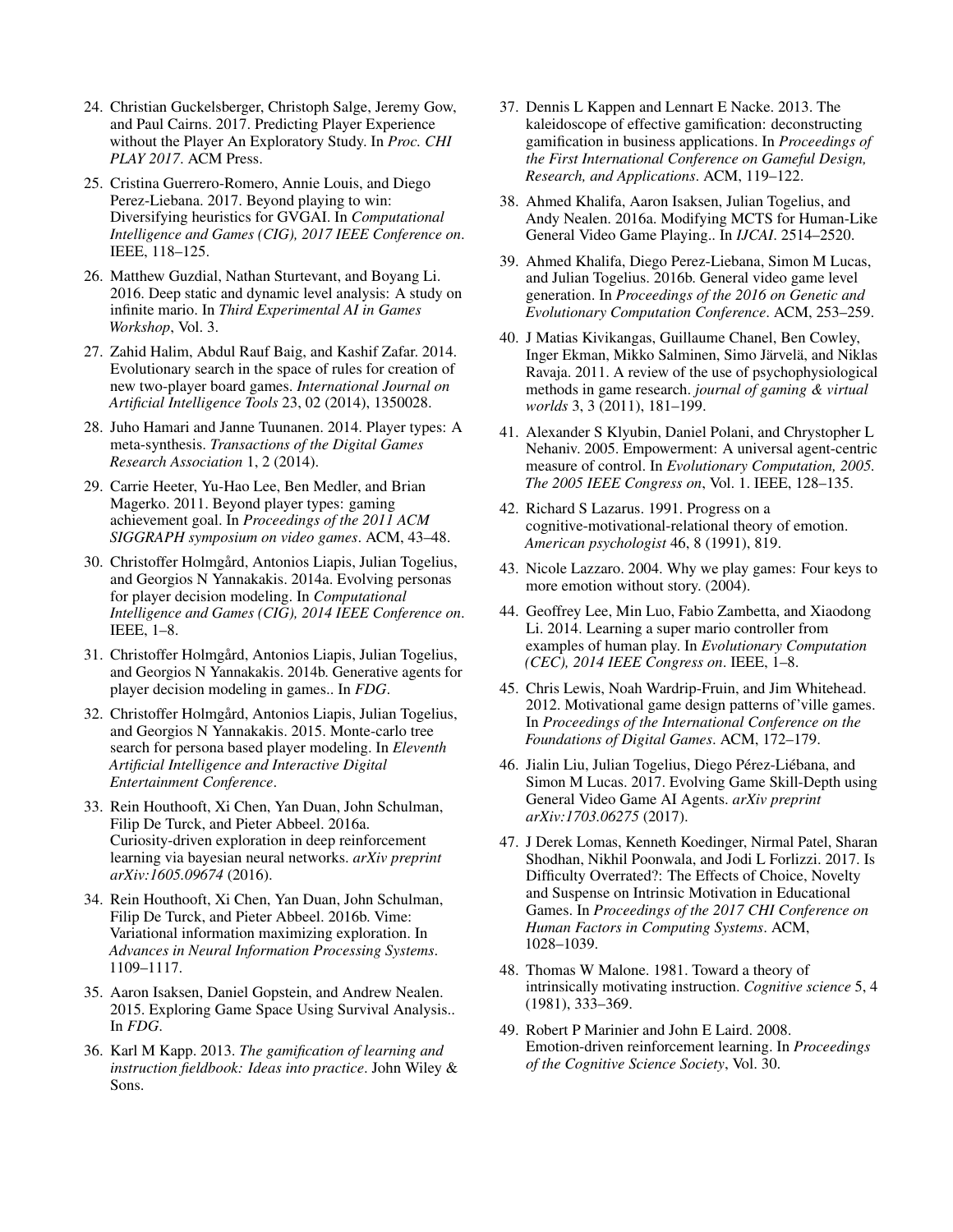- <span id="page-11-6"></span>50. Thorey Mariusdottir, Vadim Bulitko, and Matthew Brown. 2015. Maximizing Flow as a Metacontrol in Angband. In *Eleventh Artificial Intelligence and Interactive Digital Entertainment Conference*.
- <span id="page-11-2"></span>51. Kathryn Merrick. 2008. Modeling motivation for adaptive nonplayer characters in dynamic computer game worlds. *Computers in Entertainment (CIE)* 5, 4 (2008), 5.
- <span id="page-11-21"></span>52. Kathryn Merrick. 2015. The role of implicit motives in strategic decision-making: computational models of motivated learning and the evolution of motivated agents. *Games* 6, 4 (2015), 604–636.
- <span id="page-11-4"></span>53. Kathryn Merrick and Mary Lou Maher. 2006. Motivated reinforcement learning for non-player characters in persistent computer game worlds. In *Proceedings of the 2006 ACM SIGCHI international conference on Advances in computer entertainment technology*. ACM, 3.
- <span id="page-11-25"></span>54. Kathryn E Merrick. 2016. *Computational Models of Motivation for Game-Playing Agents*. Springer.
- <span id="page-11-3"></span>55. Kathryn E Merrick and Kamran Shafi. 2011. Achievement, affiliation, and power: Motive profiles for artificial agents. *Adaptive Behavior* 19, 1 (2011), 40–62.
- <span id="page-11-26"></span>56. Pejman Mirza-Babaei, Lennart Nacke, Geraldine Fitzpatrick, Gareth White, Graham McAllister, and Nick Collins. 2012. Biometric storyboards: visualising game user research data. In *CHI'12 Extended Abstracts on Human Factors in Computing Systems*. ACM, 2315–2320.
- <span id="page-11-0"></span>57. Volodymyr Mnih, Koray Kavukcuoglu, David Silver, Andrei A Rusu, Joel Veness, Marc G Bellemare, Alex Graves, Martin Riedmiller, Andreas K Fidjeland, Georg Ostrovski, and others. 2015. Human-level control through deep reinforcement learning. *Nature* 518, 7540 (2015), 529–533.
- <span id="page-11-1"></span>58. Thomas M Moerland, Joost Broekens, and Catholijn M Jonker. 2017. Emotion in Reinforcement Learning Agents and Robots: A Survey. *arXiv preprint arXiv:1705.05172* (2017).
- <span id="page-11-16"></span>59. Shakir Mohamed and Danilo Jimenez Rezende. 2015. Variational information maximisation for intrinsically motivated reinforcement learning. In *Advances in neural information processing systems*. 2125–2133.
- <span id="page-11-22"></span>60. Henry Alexander Murray. 1938. Explorations in personality. (1938).
- <span id="page-11-12"></span>61. Lennart E Nacke, Chris Bateman, and Regan L Mandryk. 2014. BrainHex: A neurobiological gamer typology survey. *Entertainment computing* 5, 1 (2014), 55–62.
- <span id="page-11-17"></span>62. Junhyuk Oh, Xiaoxiao Guo, Honglak Lee, Richard L Lewis, and Satinder Singh. 2015. Action-conditional video prediction using deep networks in atari games. In *Advances in Neural Information Processing Systems*. 2863–2871.
- <span id="page-11-7"></span>63. Juan Ortega, Noor Shaker, Julian Togelius, and Georgios N Yannakakis. 2013. Imitating human playing styles in super mario bros. *Entertainment Computing* 4, 2 (2013), 93–104.
- <span id="page-11-19"></span>64. Pierre-Yves Oudeyer and Frederic Kaplan. 2008. How can we define intrinsic motivation?. In *Proceedings of the 8th International Conference on Epigenetic Robotics: Modeling Cognitive Development in Robotic Systems*. Lund University Cognitive Studies, Lund: LUCS, Brighton.
- <span id="page-11-5"></span>65. Hyunsoo Park and Kyung-Joong Kim. 2015. Mcts with influence map for general video game playing. In *Computational Intelligence and Games (CIG), 2015 IEEE Conference on*. IEEE, 534–535.
- <span id="page-11-13"></span>66. Deepak Pathak, Pulkit Agrawal, Alexei A Efros, and Trevor Darrell. 2017. Curiosity-driven exploration by self-supervised prediction. *arXiv preprint arXiv:1705.05363* (2017).
- <span id="page-11-8"></span>67. Luong Huu Phuc, Kanazawa Naoto, and Ikeda Kokolo. 2017. Learning human-like behaviors using neuroevolution with statistical penalties. In *Computational Intelligence and Games (CIG), 2017 IEEE Conference on*. IEEE, 207–214.
- <span id="page-11-24"></span>68. Steven Reiss. 2004. Multifaceted nature of intrinsic motivation: The theory of 16 basic desires. *Review of general psychology* 8, 3 (2004), 179.
- <span id="page-11-23"></span>69. Steven Reiss and Susan M Havercamp. 1998. Toward a comprehensive assessment of fundamental motivation: Factor structure of the Reiss Profiles. *Psychological Assessment* 10, 2 (1998), 97.
- <span id="page-11-14"></span>70. Ira J Roseman and Craig A Smith. 2001. Appraisal theory. *Appraisal processes in emotion: Theory, methods, research* (2001), 3–19.
- <span id="page-11-20"></span>71. Stuart J Russell and Peter Norvig. 2002. *Artificial intelligence: a modern approach (International Edition)*. {Pearson US Imports & PHIPEs}. 48 pages.
- <span id="page-11-9"></span>72. Richard M Ryan and Edward L Deci. 2000a. Intrinsic and extrinsic motivations: Classic definitions and new directions. *Contemporary educational psychology* 25, 1 (2000), 54–67.
- <span id="page-11-10"></span>73. Richard M Ryan and Edward L Deci. 2000b. Self-determination theory and the facilitation of intrinsic motivation, social development, and well-being. *American psychologist* 55, 1 (2000), 68.
- <span id="page-11-11"></span>74. Richard M Ryan, C Scott Rigby, and Andrew Przybylski. 2006. The motivational pull of video games: A self-determination theory approach. *Motivation and emotion* 30, 4 (2006), 344–360.
- <span id="page-11-15"></span>75. Christoph Salge, Cornelius Glackin, and Daniel Polani. 2014. Empowerment–an introduction. In *Guided Self-Organization: Inception*. Springer, 67–114.
- <span id="page-11-18"></span>76. Miguel A Salichs and Maria Malfaz. 2012. A new approach to modeling emotions and their use on a decision-making system for artificial agents. *IEEE Transactions on affective computing* 3, 1 (2012), 56–68.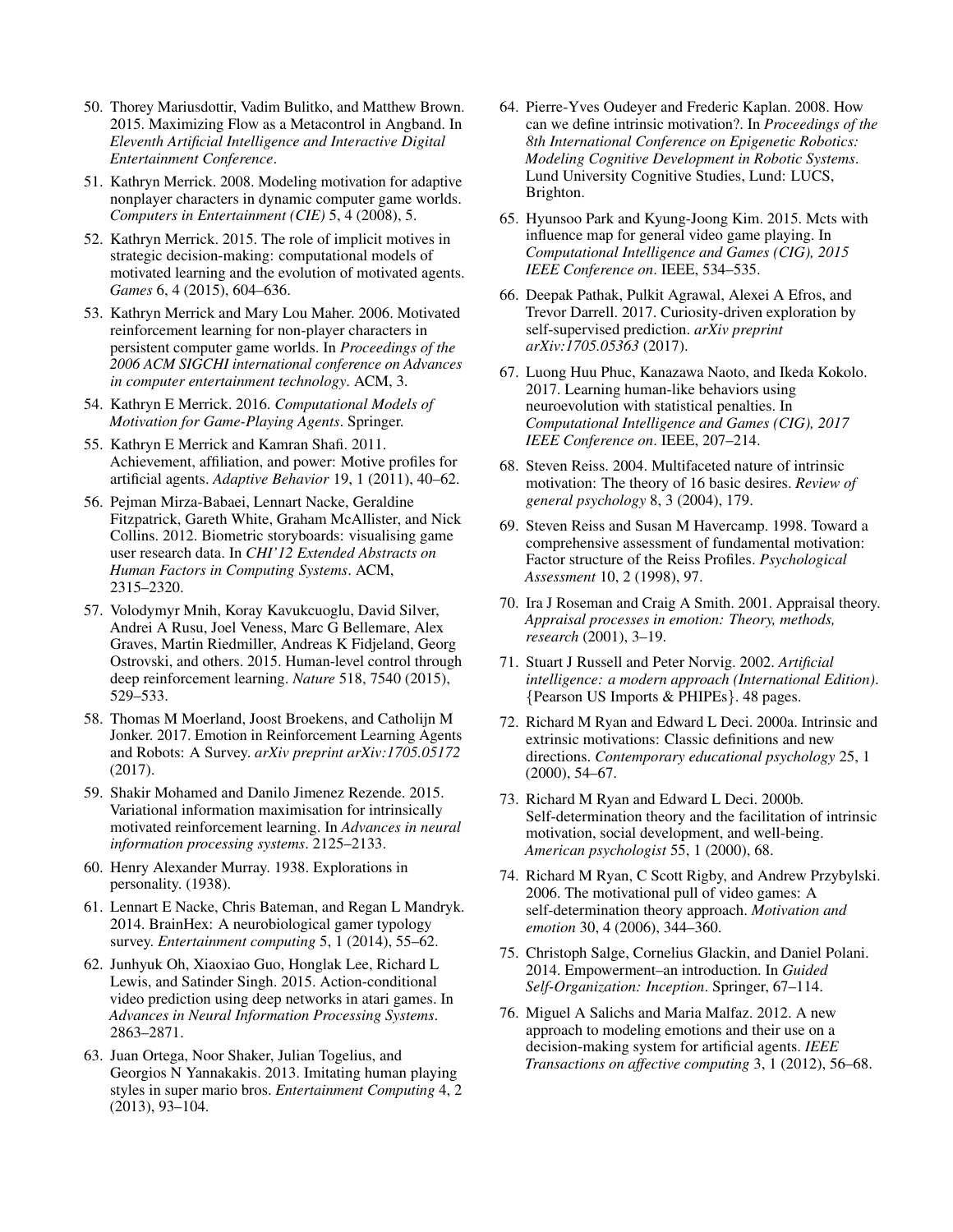- <span id="page-12-15"></span>77. Klaus R Scherer. 2001. Appraisal considered as a process of multilevel sequential checking. *Appraisal processes in emotion: Theory, methods, research* 92, 120 (2001), 57.
- <span id="page-12-8"></span>78. Jürgen Schmidhuber. 1991a. Curious model-building control systems. In *Neural Networks, 1991. 1991 IEEE International Joint Conference on*. IEEE, 1458–1463.
- <span id="page-12-9"></span>79. Jürgen Schmidhuber. 1991b. A possibility for implementing curiosity and boredom in model-building neural controllers. In *From animals to animats: proceedings of the first international conference on simulation of adaptive behavior (SAB90)*.
- <span id="page-12-20"></span>80. Jürgen Schmidhuber. 2006. Developmental robotics, optimal artificial curiosity, creativity, music, and the fine arts. *Connection Science* 18, 2 (2006), 173–187.
- <span id="page-12-11"></span>81. Wolfram Schultz, Peter Dayan, and P Read Montague. 1997. A neural substrate of prediction and reward. *Science* 275, 5306 (1997), 1593–1599.
- <span id="page-12-16"></span>82. Pedro Sequeira, Francisco S Melo, and Ana Paiva. 2011. Emotion-based intrinsic motivation for reinforcement learning agents. In *International Conference on Affective Computing and Intelligent Interaction*. Springer, 326–336.
- <span id="page-12-5"></span>83. Kennon M Sheldon, Andrew J Elliot, Youngmee Kim, and Tim Kasser. 2001. What is satisfying about satisfying events? Testing 10 candidate psychological needs. *Journal of personality and social psychology* 80, 2 (2001), 325.
- <span id="page-12-0"></span>84. David Silver, Aja Huang, Chris J Maddison, Arthur Guez, Laurent Sifre, George Van Den Driessche, Julian Schrittwieser, Ioannis Antonoglou, Veda Panneershelvam, Marc Lanctot, and others. 2016. Mastering the game of Go with deep neural networks and tree search. *Nature* 529, 7587 (2016), 484–489.
- <span id="page-12-6"></span>85. Paul J Silvia. 2008. Interest-The curious emotion. *Current Directions in Psychological Science* 17, 1 (2008), 57–60.
- <span id="page-12-10"></span>86. Satinder P Singh, Andrew G Barto, and Nuttapong Chentanez. 2004. Intrinsically motivated reinforcement learning. In *Advances in neural information processing systems*. 1281–1288.
- <span id="page-12-12"></span>87. Bradly C Stadie, Sergey Levine, and Pieter Abbeel. 2015. Incentivizing exploration in reinforcement learning with deep predictive models. *arXiv preprint arXiv:1507.00814* (2015).
- <span id="page-12-19"></span>88. James C Stanley. 1976. Computer simulation of a model of habituation. *Nature* 261, 5556 (1976), 146–148.
- <span id="page-12-17"></span>89. Sainbayar Sukhbaatar, Ilya Kostrikov, Arthur Szlam, and Rob Fergus. 2017. Intrinsic Motivation and Automatic Curricula via Asymmetric Self-Play. *arXiv preprint arXiv:1703.05407* (2017).
- <span id="page-12-13"></span>90. Stas Tiomkin, Daniel Polani, and Naftali Tishby. 2017. Control Capacity of Partially Observable Dynamic Systems in Continuous Time. *arXiv preprint arXiv:1701.04984* (2017).
- <span id="page-12-18"></span>91. Naftali Tishby, Fernando C Pereira, and William Bialek. 2000. The information bottleneck method. *arXiv preprint physics/0004057* (2000).
- <span id="page-12-14"></span>92. Leen Vandercammen, Joeri Hofmans, and Peter Theuns. 2014. Relating specific emotions to intrinsic motivation: on the moderating role of positive and negative emotion differentiation. *PloS one* 9, 12 (2014), e115396.
- <span id="page-12-2"></span>93. Georgios N Yannakakis, Pieter Spronck, Daniele Loiacono, and Elisabeth André. 2013. Player modeling. In *Dagstuhl Follow-Ups*, Vol. 6. Schloss Dagstuhl-Leibniz-Zentrum fuer Informatik.
- <span id="page-12-3"></span>94. Georgios N Yannakakis and Julian Togelius. 2011. Experience-driven procedural content generation. *IEEE Transactions on Affective Computing* 2, 3 (2011), 147–161.
- <span id="page-12-4"></span>95. Georgios N. Yannakakis and Julian Togelius. 2017. *Artificial Intelligence and Games*. Springer. <http://gameaibook.org>.
- <span id="page-12-7"></span>96. Nick Yee. 2006. Motivations for play in online games. *CyberPsychology & behavior* 9, 6 (2006), 772–775.
- <span id="page-12-1"></span>97. Alexander Zook, Brent Harrison, and Mark O Riedl. 2015. Monte-carlo tree search for simulation-based strategy analysis. In *Proceedings of the 10th Conference on the Foundations of Digital Games*.